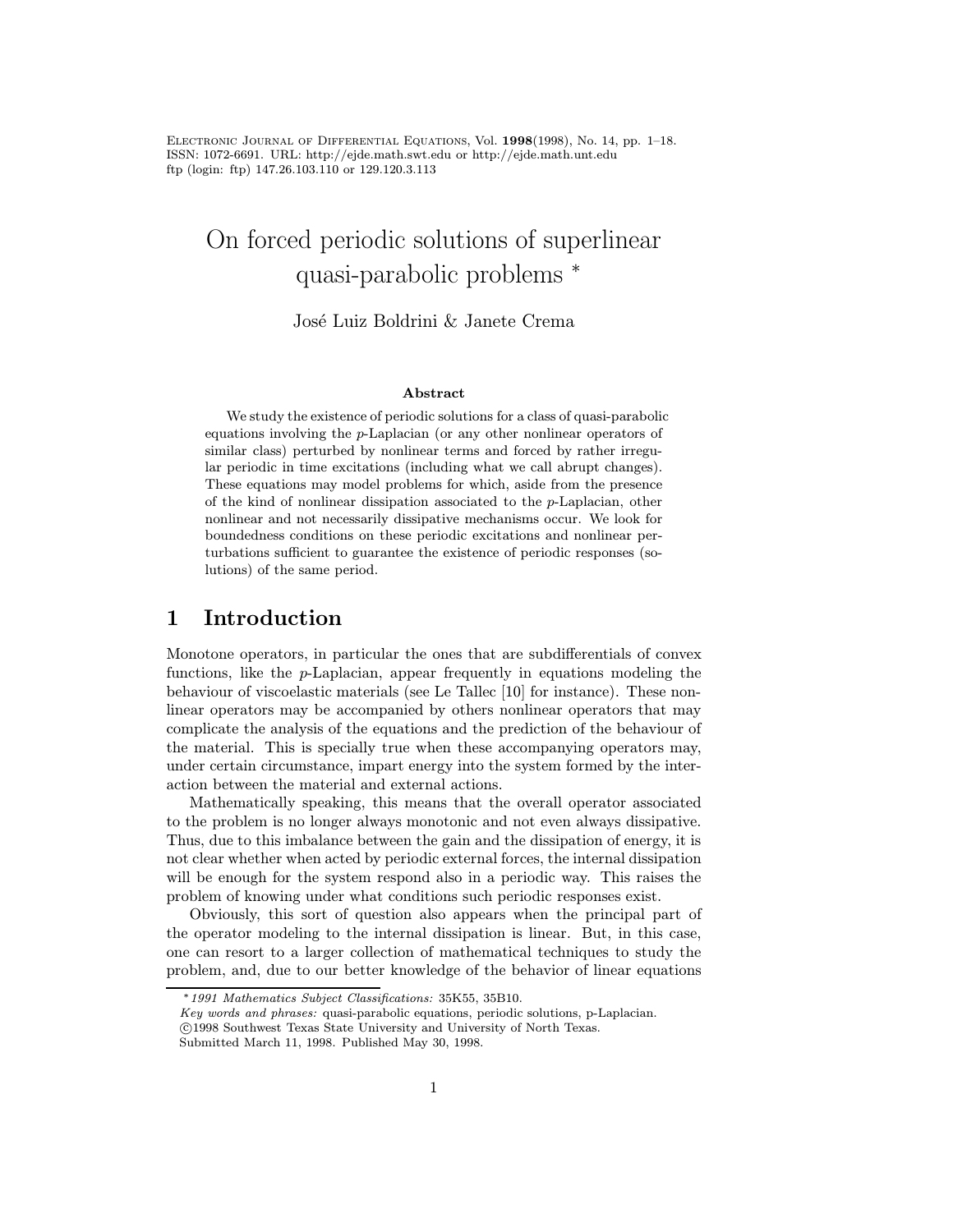as compared to the present knowledge of the nonlinear ones, the answer to the previous question can be more easily obtained. In fact, there is plenty of articles considering several aspects (and not only the question of existence) of the problem. For instance, with the help of techniques of super and subsolution, Hess ([11], [12], [13], [14] [15]) studied the existence of periodic solutions and its related properties (like the study of principal eigenvalues and bifurcation), when the principal part of the involved operator is linear. Other aspects of this problem, always when the principal part of the involved operator is linear, can be found in papers by Dancer and Hess ([6], [7], [8]), Buonocore [4], Nkashama [20] and Esteban [10].

Here, on the other hand, we will be interested in giving a partial answer only to the the question of existence of forced periodic solutions, but for a class of nonlinear equations including the  $p$ -Laplacian as the principal part of the operator. The analysis of such cases is harder, as it is in general when the principal part of the operator is also nonlinear. It is also much less studied.

In fact, few papers consider the question in such situations. For instance, Mizoguchi [19] considered the problem of existence of positive periodic solutions for equations in which the principal part of the operator was related to the operator appearing in porous media equation.

Yamada [24] treated a problem involving the p-Laplacian, perturbed by a maximal monotonic operator, and proved the existence of periodic solutions when the boundary conditions changed periodically. We observe that the problem considered in [24] is always dissipative.

In [21],  $\hat{O}$ tani proved rather general results concerning the existence of strong solutions of abstract equations of a certain class, which allows the  $p$ -Laplacian as the principal part of the operator. We will compare his results with ours later on in the paper.

For simplicity of exposition, we will start by considering in detail a rather simple model problem. We begin by studying cases where there are no changes in the basic type of internal dissipation mechanism during the periodic cycle (later we will consider a case where this change of type can occur). We will also assume that the periodic excitation is of a special type.

Let  $\Omega$  be an open bounded and regular set in  $R^N$  and  $0 < T < +\infty$ . We will look for solutions  $u : \Omega \times [0, T] \longrightarrow \mathbb{R}$  of quasi-parabolic problems of form

$$
u_t - \Delta_p u = m(t)g(u) + h(x, t) \quad \text{in} \quad \Omega,
$$
  
\n
$$
u|_{\partial \Omega} = 0,
$$
  
\n
$$
u(., 0) = u(., T).
$$
\n(1)

Here,  $\nabla u$  denotes the gradient of  $u, \Delta_p u = -\text{div}(|\nabla u|^{p-2} \nabla u)$  is the p-Laplacian, and  $u_t$  denotes the derivative of u with respect to time t. We remark that throughout this paper, we will assume that  $m(t)g(0) + h(x, t)$  is not identically zero, otherwise  $u \equiv 0$  would be a trivial solution.

Also, we will suppose that the above  $q$  is a continuous function such that for some constants a and s there holds

$$
|g(v)| \le a(|v|^s + 1) \quad \forall v \in \mathbb{R}.
$$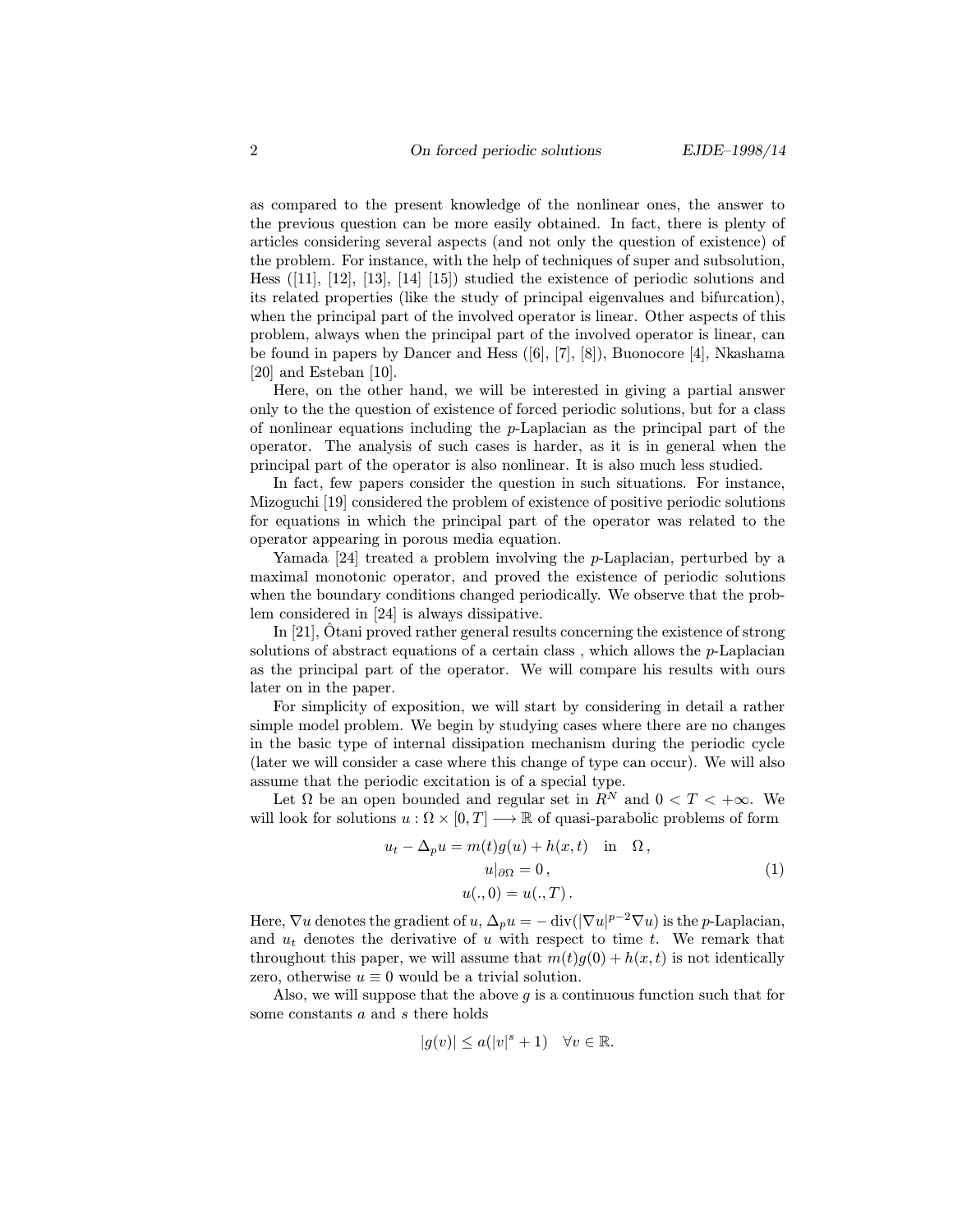Our goal here will be basically to find conditions on the growth of  $g$  that are enough to guarantee the existence of T-periodic solutions. We put ourselves in what we call the "worst-case situation from the energy point of view": we assume that the sole responsable for the dissipation in the problem is the principal monotone part of the operator, that is, there is no dissipation of energy coming from  $g$ . Thus, we do not pay attention to any particular behavior of  $g$ , except its growth rate and amplitude, and we explore exclusively the coercivity and the regularization coming from  $\Delta_p$ .

For technical reasons, we will split the analysis in three cases:  $0 \leq s < p-1$ ,  $s = p - 1$  and  $s > p - 1$ . This will be done in Section 3

Next, in the following section, we will see that our method of proof can be easily extended to abstract problems involving operators similar to  $\Delta_p$ . In fact, our results will be true for equations of form:

$$
u_t + A(u) = F(u), u(0) = u(T),
$$
 (2)

with A a strongly monotone, coercive and hemicontinuous operator in a suitable reflexive separable Banach space and  $F$  a nonlinear mapping satisfying growth conditions similar to the ones for the previously described special case (1). In Section 4, we will also give examples of application of this abstract result to other equations.

Then, we will pay attention to situations where at certain specified times (and in a periodic way) there are sudden (abrupt) changes of the involved operator.

A problem of this sort is studied in Kawohl and Rühl [16], where it is proved the existence of periodic solutions for an equation involving the Laplacian, perturbed by another maximal monotonic operator, with a certain boundary condition changing abruptly and periodically in time. We remark again that, as in the case of [24], the system studied in [16] is always dissipative.

The results in Otani [21] can also be applied to certain situations of abrupt changes. They do not apply, however, to the sort of situation we will be interested, and we will comment more on this point later on.

Here, as before, we want to study situations of abrupt changes in cases where it is possible to impart energy into the system. Moreover, we would like to allow for abrupt changes in type of the principal part of the operator (which models the internal dissipation), effectively changing its degree of dissipation (which mathematically can be gauged, for instance, by its type of coerciveness).

For this, we will consider a model case given the following problem: being  $p_i \geq 2$ ,  $i = 1, 2, \Omega$  as before a bounded and regular region of  $\mathbb{R}^N$ ,  $\overline{t} \in (0, T)$  and  $I_1 = (0,\bar{t}), I_2 = (\bar{t},T)$ , we want to find a suitable solution of

$$
u_t(t,x) - \Delta_{p_1} u(t,x) = m_1(t,x)g_1(u(t,x)) + h_1(t,x) \text{ for } (t,x) \in I_1 \times \Omega,
$$
  
\n
$$
u_t(t,x) - \Delta_{p_2} u(t,x) = m_2(t,x)g_2(u(t,x)) + h_2(t,x) \text{ for } (t,x) \in I_2 \times \Omega,
$$
  
\n
$$
u(t,\cdot)|_{\partial\Omega} = 0, \text{ for } t \in (0,T),
$$
  
\n
$$
u(0,x) = u(T,x), \text{ for } x \in \Omega.
$$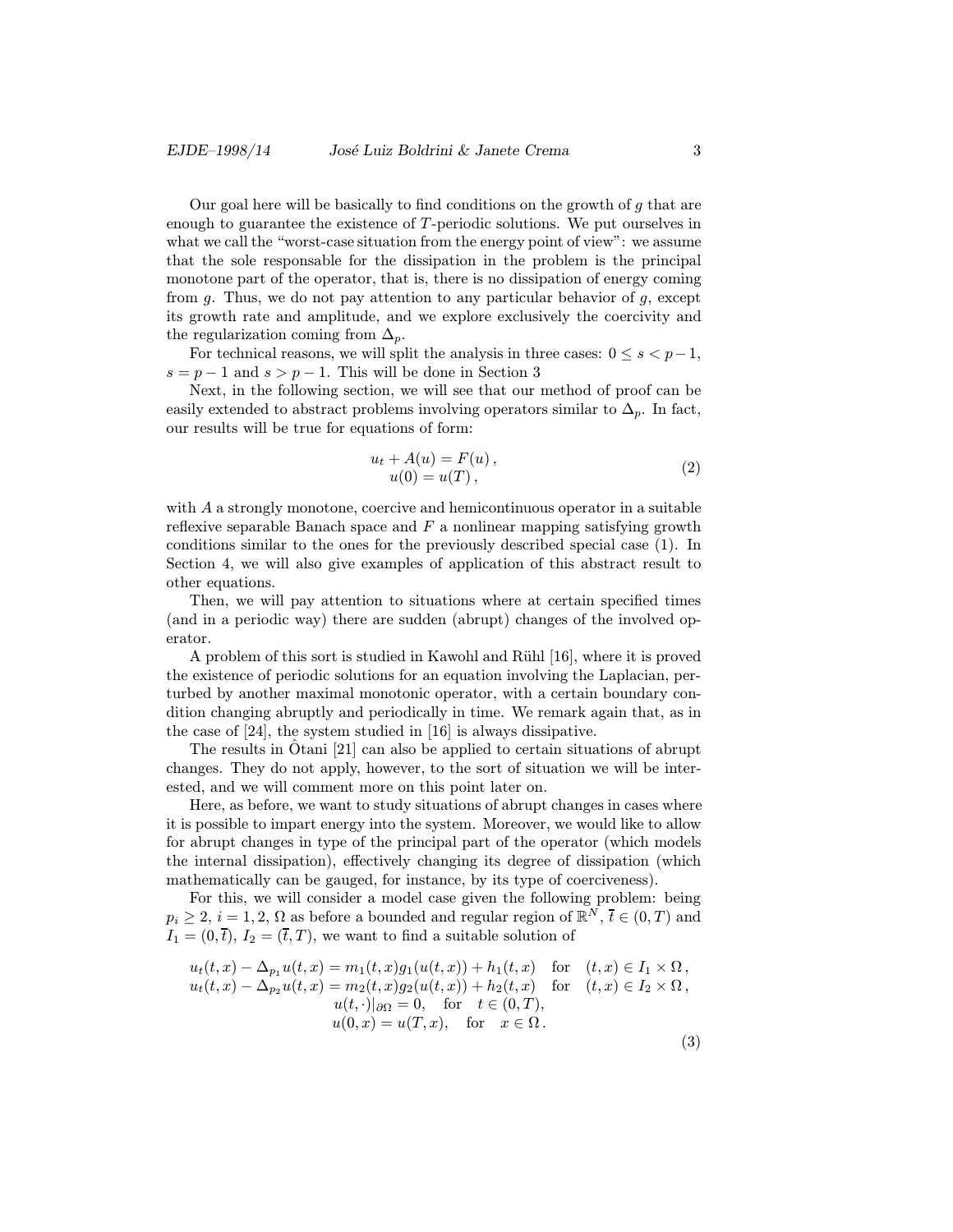As in the case of our previous simpler model (1), our goal will be to find conditions so that there are periodic solutions when  $|g_i(v)| \leq a_i(|v|^{s_i}+1)$   $\forall v \in \mathbb{R}$ ,  $i = 1, 2$ . We will establish a result of this sort in Section 5.

Section 6 finishes the paper with several remarks concerning the existence of strong solutions.

## 2 Preliminaries

For the sake of fixing notations and ease the reading, in this section we will recall results that we will be using in the paper.

Let  $V$  be a Banach space and  $V'$  be its topological dual. Let  $H$  be a Hilbert space such that  $V \subset H \subset V'$ , with continuous and dense inclusions. We will denote by  $|\cdot|_V$ ,  $|\cdot|_{V'}$ , and  $|\cdot|_H$  respectively the norms of V, V' and H; by  $\langle ,\rangle_{V',V}$  we denote the duality pairing between V' and V, and by  $\langle ,\rangle_H$ , the inner product of H.

For  $T > 0$ , we consider the Banach space  $L^p(0,T;V) = \{u : (0,T) \rightarrow$  $V; \int_0^T |u(t)|_V^p dt < \infty$ , with norm  $|u|_{L^pV} = (\int_0^T |u(t)|_V^p dt)^{1/p}$ . Let  $p'$  be defined by  $1/p + 1/p' = 1$  and denote  $u_t = \frac{du}{dt}$ ; we recall that the Banach space  $\{u \in$  $L^p(0,T;V); u_t \in L^{p'}(0,T;V')\},\$  with norm given by  $|u|_{L^pV} + |u_t|_{L^{p'}V'}$ , is a subspace of  $C([0, T]; H)$ , the class of continuous functions defined on  $[0, T]$  with values in  $H$ . Moreover, for  $u$  and  $v$  in this space, there holds

$$
\int_0^T \langle u_t(t), v(t) \rangle_{V'V} + \langle v_t(t), u(t) \rangle_{V'V} dt = \langle u(T), v(T) \rangle_H - \langle u(0), v(0) \rangle_H.
$$
 (1)

For a proof of these results, see Lions [18], pp. 156 and 321.

We will need the following compactness criterion given by the Aubin-Lions (see Lions [18], p. 58, Theorem 5.1 and Strauss [22], p. 34, Theorem 2):

**Lemma 1** Let  $X, Y$  and  $Z$  three Banach spaces,  $X$  and  $Z$  reflexive, such that  $X \subset Y \subset Z$  with continuous inclusions. Moreover, assume that the inclusion  $X \subset Y$  is compact and that  $1 \leq p \leq \infty$  and  $1 < q \leq \infty$ . Then, the space  ${u \in L^p(0,T;X); u_t \in L^q(0,T;Z)}$  is compactly included in  $L^p(0,T;Y)$ .

In the analysis of the cases with abrupt changes, we will have the opportunity to use the following result stated in Brezis [2], Section 1, Theorem 1.3.

**Lemma 2** Let  $E$  be an uniformly convex Banach space and let  $C$  be a closed convex subset of E. Let F be a family of (not necessarily strict) contractions from C to C with the property that for any  $T, T' \in \mathcal{F}$  it is true that  $TT' = T'T \in \mathcal{F}$ . Suppose also that there is  $\overline{x} \in C$  such that the set  $\{T\overline{x}, \forall T \in \mathcal{F}\}\$  is bounded. Then, there exists  $x_0 \in C$  such that  $Tx_0 = x_0$  for any  $T \in \mathcal{F}$ . In particular, if  $T: \mathcal{C} \to \mathcal{C}$  is a (not necessarily strict) contraction, T has a fixed point if and only if there is  $\overline{x} \in C$  such that  $\{T^n \overline{x}\}_n>0$  is bounded.

The following results will be useful to obtain strong solutions: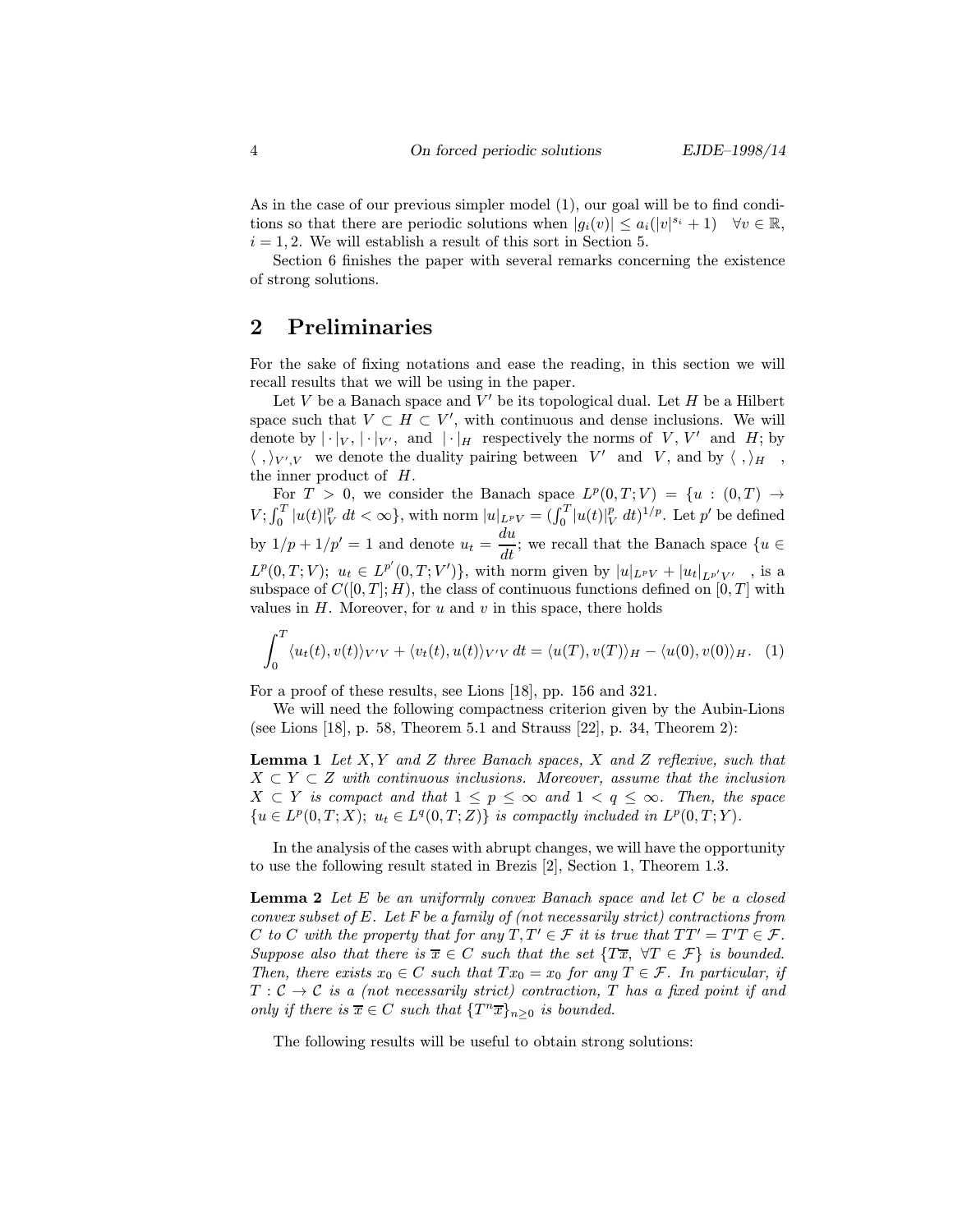Lemma 3 (Tychonoff-Schauder Fixed Point Theorem Let K be a compact convex subset of a locally convex topological vector space  $X$ . Let  $T$  be an upper semi-continuous (multivalued) mapping from  $K$  into  $X$  such that for each  $x$  in  $K, T(x)$  is a closed convex subset of X whose intersection with K is nonempty. Then T has a fixed point in K, i.e., there exists an element  $x_0$  in K such that  $x_0 \in T(x_0)$ .

**Lemma 4** Let K and  $K_1$  be two compact topological spaces and T be a multivalued mapping from K into  $K_1$  with  $T(x)$  closed for each  $x \in K$ . Then T is upper semicontinuous if and only if the graph of  $T, G(T) := \{ [u, w] \in K \times K_1 : w \in T(u) \},\$ is a closed subset of  $K \times K_1$ .

The proof of the last two results can be found in Browder [3] (the first one is Corollary 2 of Theorem 6.3), while the second is Proposition 6.2.)

 $L^{q}(\Omega)$  will denote the usual Banach space of real valued function defined on  $\Omega$ , with norm  $|u|_q = (\int_{\Omega} |u(x)|^q dx)^{1/q}$ . When  $q = 2, \langle \cdot, \cdot \rangle_2$  denotes the usual inner product in the Hilbert space  $L^2(\Omega)$ .

The norm of  $u \in W_0^{1,p}(\Omega)$ , the usual Sobolev space, will be denoted  $|u|_{1,p} =$  $(\int_{\Omega} |\nabla u(x)|^p dx)^{1/p}$ . One can consult Adams [1] for general properties of Sobolev spaces. Here we only recall that if  $p \geq 2$ , then  $W_0^{1,p}(\Omega) \subset L^2(\Omega) \subset W^{-1,p'}(\Omega)$ , with continuous and dense inclusions.

To rigorously define the p-Laplacian, we first consider the functional  $\Phi$ :  $W_0^{1,p}(\Omega) \to \mathbb{R}$ , defined for any  $u \in W_0^{1,p}(\Omega)$  by  $\Phi(u) = \frac{1}{p} |u|_{1,p}^p$ .

Concerning this functional, it is known that it is of class  $C^1$  and that, for any u and v belonging to  $W_0^{1,p}(\Omega)$  one has

$$
\langle \Phi'(u), v \rangle_{W^{-1,p'}, W_0^{1,p}} = \int_{\Omega} |\nabla u(x)|^{p-2} \langle \nabla u(x), \nabla v(x) \rangle dx
$$

When  $\Delta_p u \equiv \text{div}(|\nabla u|^{p-2} \nabla u) \in L^2(\Omega)$ , we have  $\langle \Phi'(u), v \rangle_{W^{-1,p'}, W_0^{1,p}} =$  $-\int_{\Omega}\Delta_p u(x)\cdot v(x)\,dx.$ 

Thus, from now on we are going to denote  $\Phi'$  by  $-\Delta_p$ , and, for simplicity of notation, the duality map between  $W^{-1,p'}(\Omega)$  and  $W_0^{1,p}(\Omega)$  just by  $\langle \cdot, \cdot \rangle$ .

It is also known that  $-\Delta_p: W_0^{1,p}(\Omega) \to W^{-1,p'}(\Omega)$  has the following properties:

(i) Strong Monotonicity: There is  $\alpha > 0$  such that for any  $u, v \in W_0^{1,p}(\Omega)$  it holds

$$
\langle (-\Delta_p)u - (-\Delta_p)v, u - v \rangle \ge \alpha |u - v|_{1,p}^p. \tag{2}
$$

(ii) *Hemicontinuity:* For any  $\lambda \in \mathbb{R}$  and any  $u, v, w \in W_0^{1,p}(\Omega)$ , the following function is continuous:

$$
\lambda \to \langle -\Delta_p(u + \lambda w), v \rangle \,. \tag{3}
$$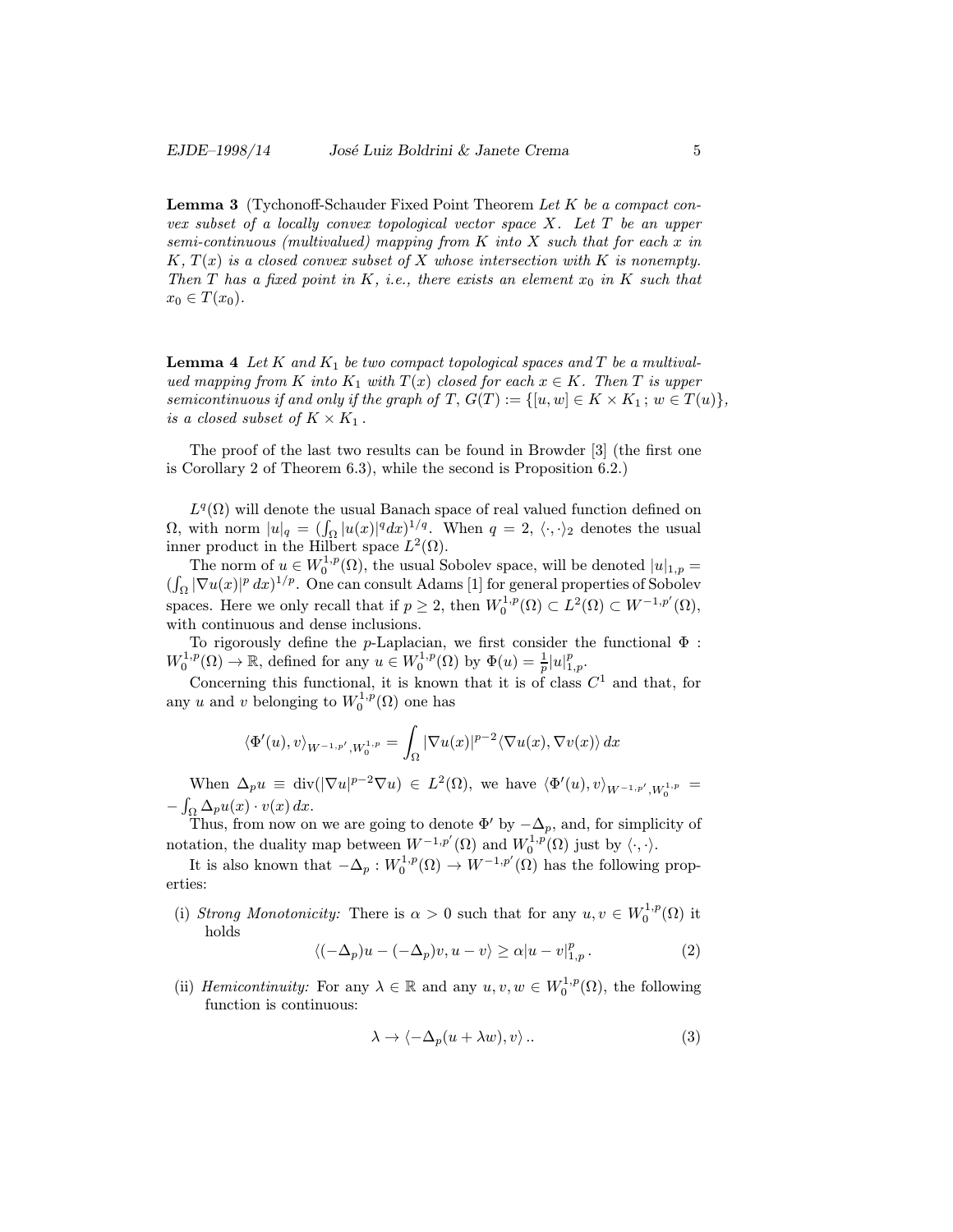(iii) Coercivity: For any  $u \in W_0^{1,p}(\Omega)$ , it holds that

$$
\langle -\Delta_p u, u \rangle = |u|_{1,p}^p. \tag{4}
$$

(iv) *Boundness:* For any  $u \in W_0^{1,p}(\Omega)$ , it is true

$$
| - \Delta_p u |_{W^{-1,p'}} \le |u|_{1,p}^{p-1} . \tag{5}
$$

Properties (4) and (5) easily follow from the definition of  $\Delta_p$ ; (3) follows from the fact that  $\Phi \in C^1(W_0^{1,p}(\Omega))$ . (2) follows from Tolksdorf [23], Section 2, Lemma 1.

We also need to clarify the meaning of weak and strong solutions:

#### Definitions:

(i) Let  $f \in L^{p'}(0,T;W^{-1,p'}(\Omega))$  and  $u_0 \in L^2(\Omega)$ . We say that u is a weak solution of  $u_t - \Delta_n u = f$ 

$$
u^2 + \Delta p u = f,
$$
  
\n
$$
u|_{\partial \Omega} = 0,
$$
  
\n
$$
u(0) = u_0,
$$
\n(6)

when  $u \in W = \{w \in L^p(0,T;W_0^{1,p}(\Omega)) ; w_t \in L^{p'}(0,T;W^{-1,p'}(\Omega))\},\ u$ satisfies (6) in  $L^{p'}(0,T;W^{-1,p'}(\Omega))$  and  $u(0) = u_0$  (which makes sense because  $W \subset C([0,T];L^2(\Omega))$ .

(ii) In the case where  $f \in L^2(0,T;L^2(\Omega))$ , u is called a *strong solution* of (6) if it is a weak solution,  $u_t \in L^2(0,T;L^2(\Omega))$ , and (6) is satisfied in  $L^2(0,T;L^2(\Omega)).$ 

We will also use the T-periodic "almost linearized" problem associated to the previous initial value problem:

$$
u_t - \Delta_p u = f(x, t) \quad \text{in} \quad \Omega,
$$
  
\n
$$
u|_{\partial \Omega} = 0,
$$
  
\n
$$
u(., 0) = u(., T),
$$
\n(7)

Concerning this problem, the following result that can be found in Lions [18], Chapter 2, Section 7.4, p. 236:

**Lemma 5** Let  $f \in L^{p'}(0,T; W^{-1,p'}(\Omega))$ ,  $p \ge 2$  and

$$
W = \{ w \in L^p(0, T; W_0^{1, p}(\Omega)); \quad w_t \in L^{p'}(0, T; W^{-1, p}(\Omega)) \}.
$$
 (8)

Then, there is a unique weak solution  $u \in W$  of (7). In particular, when f is T -periodic, u is also T -periodic.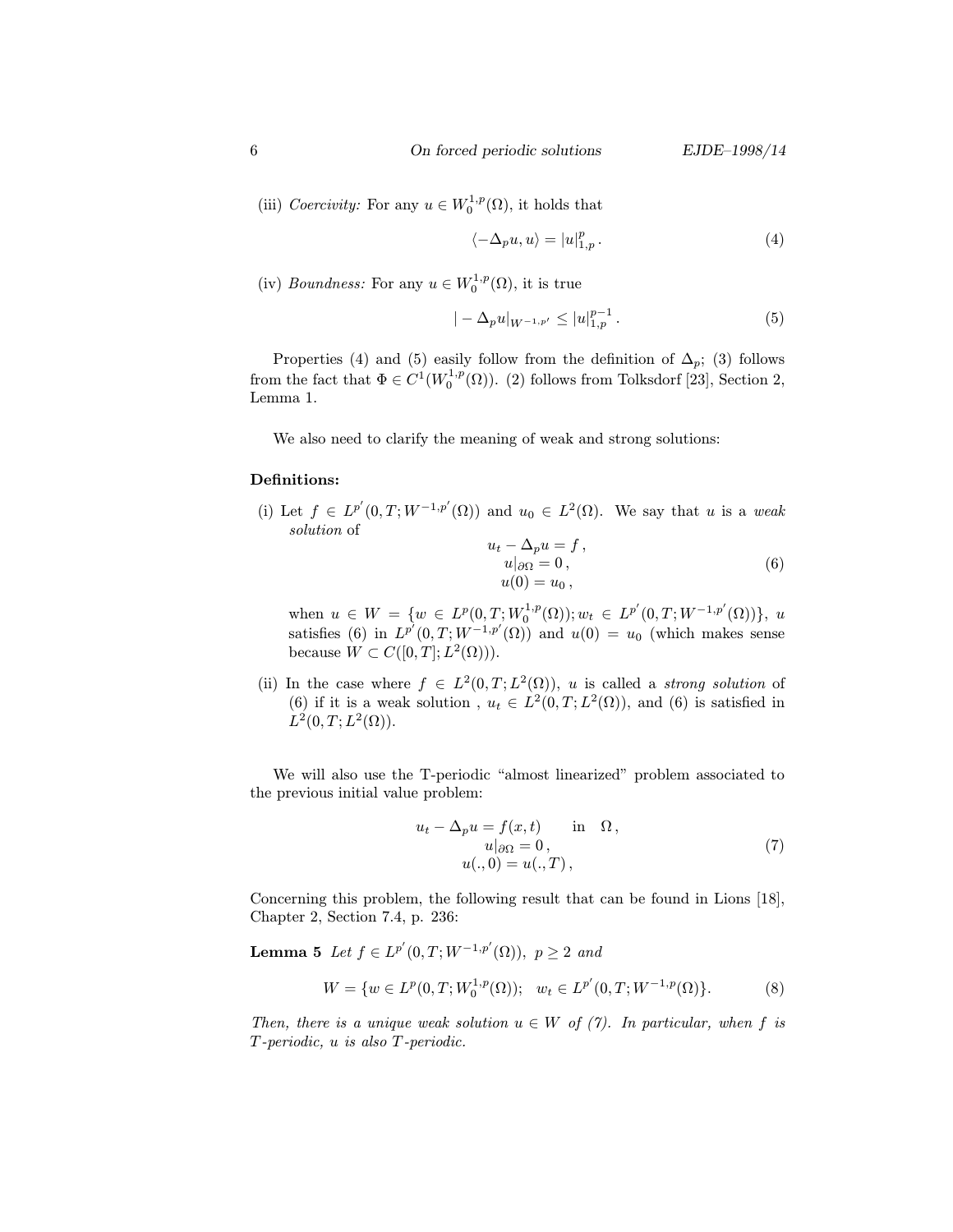This lemma allows the consideration of the Solution Operator associated to the T -periodic "almost linearized" Problem 7. We will need certain properties of this solution operator acting in suitable functional spaces. In the following we will state two of this sort of result; their proofs are quite classical, and so they will only be sketched.

**Proposition 1** Let  $p \geq 2$  and  $q > 1$  such that  $1 - N/p > -N/q$ . Then, the solution operator S defined as

$$
S: L^{p'}(0,T; W^{-1,p'}(\Omega)) \to L^{p}(0,T; L^{q}(\Omega))
$$
  

$$
f \mapsto S(f) = u,
$$
 (9)

where u is the solution of  $(7)$ , is completely continuous. Moreover, there are positive constants  $C_1$  and  $C_2$  such that

$$
|S(f)|_{L^p W_0^{1,p}} \le |f|_{L^{p'} W^{-1,p'}}^{1/(p-1)}, \qquad (10)
$$

$$
\left|\frac{d}{dt}S(f)\right|_{L^{p'}W^{-1,p'}} \leq C_1 |f|_{L^{p'}W^{-1,p'}} \qquad , \qquad (11)
$$

$$
|S(f) - S(g)|_{L^p W_0^{1,p}} \le C_2 |f - g|_{L^{p'} W^{-1,p'}}^{1/(p-1)}.
$$
 (12)

**Proof:** By taking  $v = u$  in (1), working with classical energy estimates and using (5) we obtain (10) to (12). The continuous inclusion  $L^p(0,T;W_0^{1,p}(\Omega)) \subset$  $L^p(0,T;L^q(\Omega))$  and (12) now imply that S is continuous. Moreover, for any bounded subset B of  $L^{p'}(0,T;W^{-1,p'}(\Omega))$ , by (10) and (11),  $S(B)$  is a bounded subset of W. But by Lemma 2.1 we have the compact inclusion  $W \subset L^p(0,T;L^q(\Omega)),$ then  $S(B)$  is relatively compact in  $L^p(0,T;L^q(\Omega))$ , and, consequently, S is com- $\Box$  pletely continuous.

The proof of the following result is similar to the previous one:

**Proposition 2** The Solution Operator S associated to  $(7)$  is also well defined when acting in the following spaces:

$$
S: L^{p'}(0,T;W^{-1,p'}(\Omega)) \to L^{\infty}(0,T;L^{2}(\Omega))
$$
  

$$
f \mapsto S(f) = u.
$$
 (13)

Moreover, it is a continuous and bounded operator satisfying:

$$
|S(f) - S(g)|_{L^{\infty}L^2}^2 \le C|f - g|_{L^{p'}W^{-1/p'}}^{\frac{2}{p-1}} + C|f - g|_{L^{p'}W^{-1,p'}}^{p'}.
$$
 (14)

We remark that when  $g = 0$  then  $S(g) = 0$ ; consequently, this last inequality furnishes

$$
|S(f)|_{L^{\infty}L^{2}}^{2} \leq C|f|_{L^{p'}W^{-1/p'}}^{\frac{2}{p-1}} + C|f|_{L^{p'}W^{-1,p'}}^{p'}.
$$
\n(15)

with  $C = C(\Omega, T, p, \alpha) > 0$ .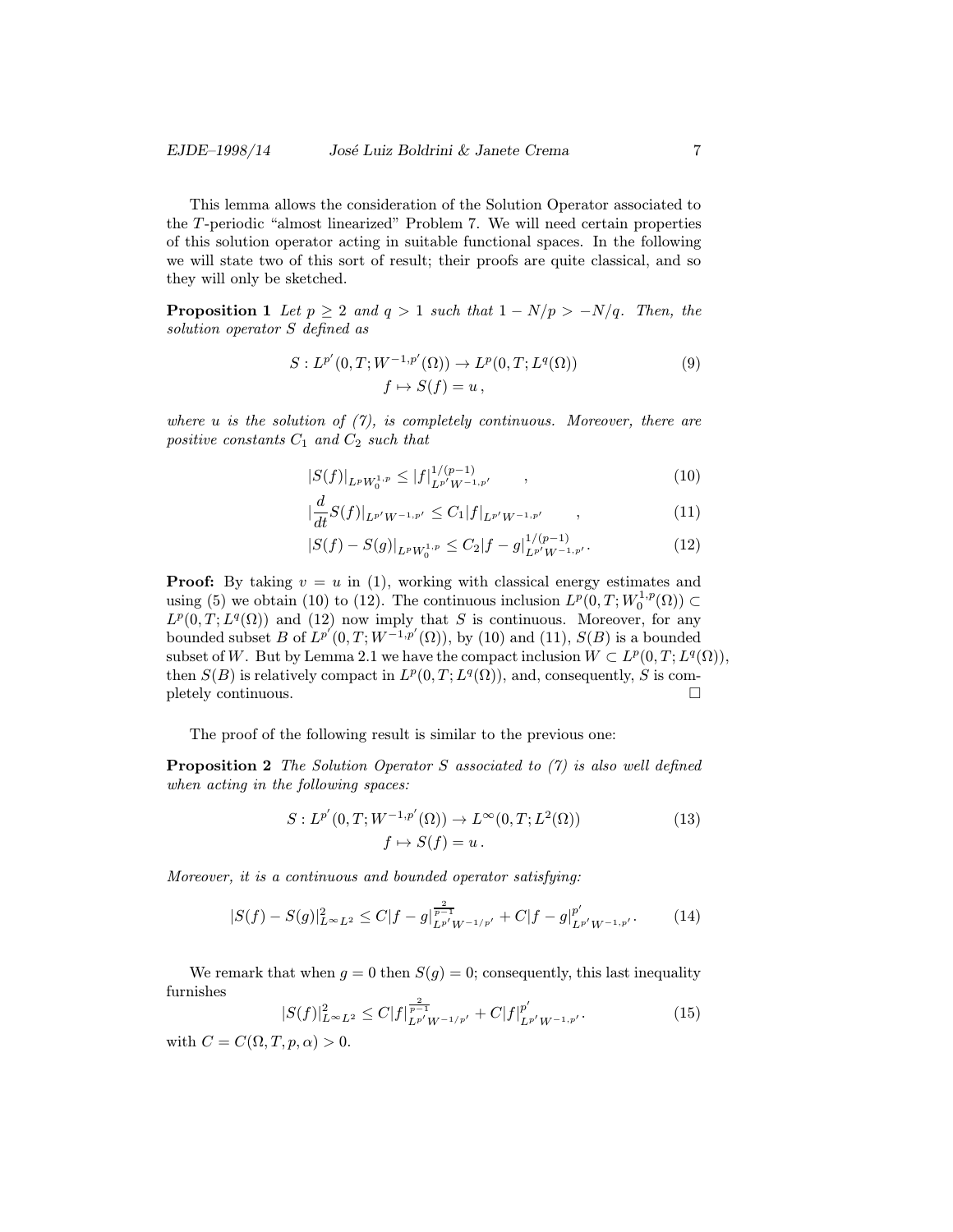Finally, we observe that in the derivations of the a priori estimates holding in this paper, we will follow the usual procedure and denote by  $C$  a generic constant depending only on the problem data. Sometimes we will display the dependence of these constant on the data, and, in those cases where we want to stress the role of the constants, we will use other symbols, like  $C_i$ ,  $D_i$ ,  $a_i$ , and so on.

## 3 Existence of Solutions in the Case of the First Model Equation

First of all we want to briefly describe the arguments we will be using to prove existence of periodic solutions. We will adapt rather classical techniques: we will consider the Solution Operator associated to the T -periodic "almost linearized" problem 7 acting in suitable functional spaces and the Nemytskii operator corresponding to the function in the right hand side of (1). Then, we will look for solutions of the problem as fixed points of the composition of these two operators. As it is usual in this setting, the main difficulty will be to obtain suitable a priori estimates to guarantee that we are in the conditions of some fixed point theorem (in our case, the Schauder Fixed Point Theorem.)

We start by investigating the existence of weak solutions of Problem 1 in the case  $0 \leq s < p - 1$ . We have:

**Theorem 1** Suppose that  $p \geq 2$ ,  $m \in L^{\infty}(0,T)$ ,  $h \in L^{p'}(0,T;W^{-1,p'}(\Omega))$ , and  $g : \mathbb{R} \to \mathbb{R}$  is a continuous function such that for some  $a > 0$  and  $s \in [0, p-1)$ there holds  $|g(v)| \le a(|v|^s + 1)$ . Then, Problem (1) has a weak solution.

**Proof:** The Nemytskii operator,  $N_H$ , associated to the function  $H(u, x, t) =$  $m(t)g(u)+h(x,t)$ , which is defined by  $N_H(u)(x,t) = H(u(x,t), x, t) = m(t)g(u(x,t)) +$  $h(x,t)$ , is a continuous and bounded map from  $L^p(0,T;L^p(\Omega)$  to  $L^{p'}(0,T;W^{-1,p'}(\Omega))$ .

On the other hand, because  $0 \leq s < p-1$ , we have the continuous inclusion  $L^{p/s}(0,T;L^{p/s}(\Omega)) \subset L^{p'}(0,T;W^{-1,p'}(\Omega))$ , then we conclude that there is a positive constant  $C = C(\Omega, T)$ , depending only on  $\Omega$  and T such that

$$
|N_H(u)|_{L^{p'}W^{-1,p'}} \le a_1 |u|_{L^p L^p}^s + a_2,
$$
\n(1)

with

$$
a_1 = Ca|m|_{\infty}, \ \ a_2 = a_1(|\Omega|T)^{s/p} + |h|_{L^{p'}W^{-1,p'}}, \tag{2}
$$

which gives the boundness of  $N_H$ .

It is easy to see that  $N_H$  is sequentially continuous in  $L^{p/s}(0,T;L^{p/s}(\Omega))$ and consequently continuous in  $L^{p'}(0,T;W^{-1,p'}(\Omega))$ . So

$$
S \circ N_H: L^p(0,T; L^p(\Omega)) \to L^p(0,T; L^p(\Omega))
$$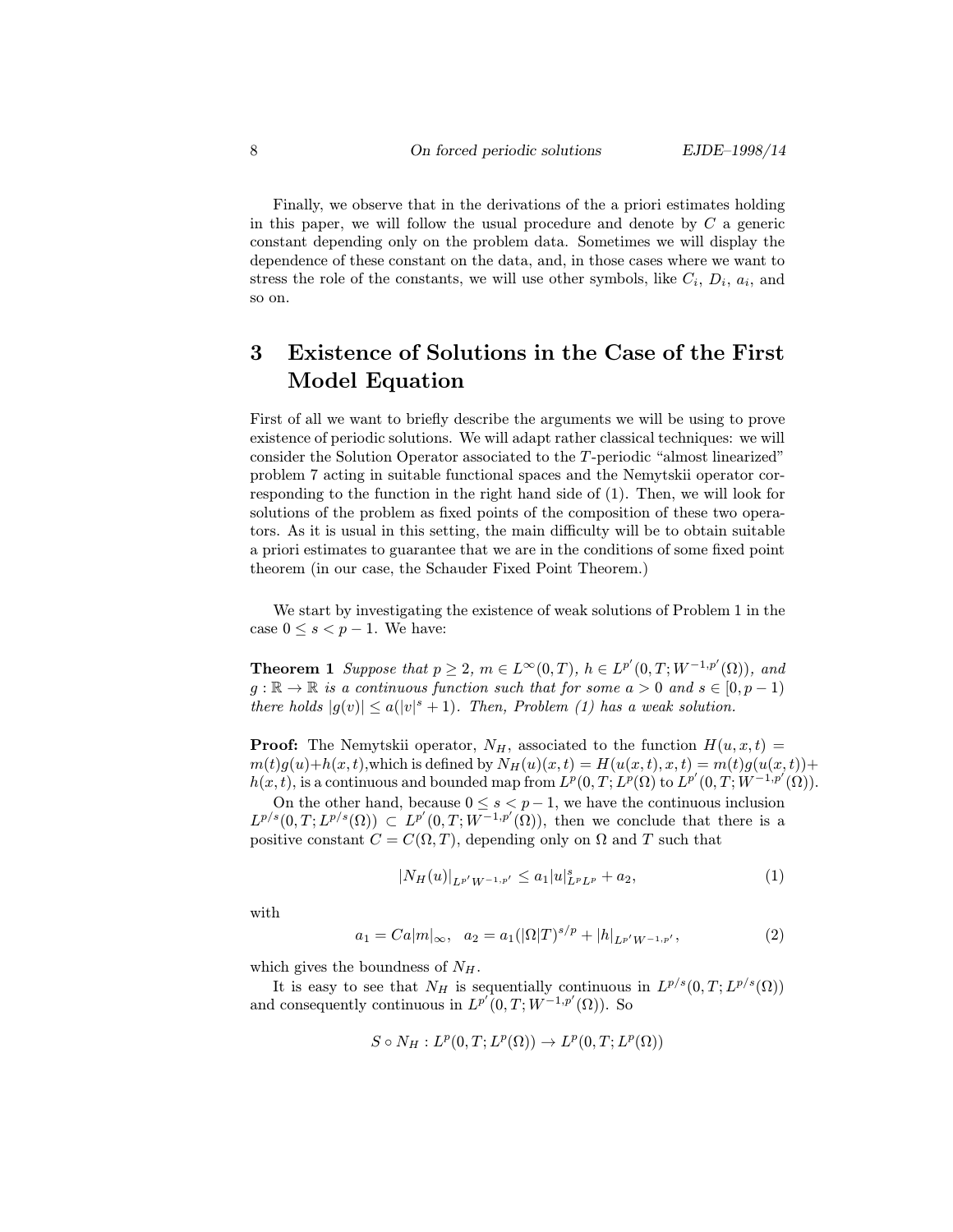is completely continuous. Moreover, by using (10), (11), the fact that the inclu- $\sin L^p(0, T; W_0^{1,p}(\Omega)) \subset L^p(0, T; L^p(\Omega))$  is continuous and also  $(1),$  we conclude that there are constants

$$
a_3 = C(2a_1)^{1/(p-1)} \quad \text{and} \quad a_4 = C(2a_2)^{1/(p-1)} \tag{3}
$$

such that

$$
|S \circ N_H(u)|_{L^p L^p} \le a_3 |u|_{L^p L^p}^{s/p-1} + a_4 \tag{4}
$$

and

$$
\left|\frac{d}{dt}(S \circ N_H(u))\right|_{L^{p'}W^{-1,p'}} \leq C a_1 |u|_{L^p L^p}^s + C a_2. \tag{5}
$$

Recalling that  $0 \leq s < p-1$ , from (4), we can conclude that for sufficiently large  $R > 0$ , when  $|u|_{L^p L^p} \leq R$  then also  $|S \circ N_H(u)|_{L^p L^p} \leq R$ . Fixing such R, by restricting now to a closed ball of radius R in  $L^p(0,T;L^p(\Omega))$ , we can apply Schauder Fixed Point Theorem and conclude that there is  $u \in W$  satisfying the abstract equations  $u_t - \Delta_p u = N_H(u)$  and  $u(0) = u(T)$ , that is, there is a solution of  $(1.3)$ .

Now, we will consider equations (1) in the case  $s = p - 1$ . Then, it holds:

**Theorem 2** Let  $p \geq 2$ , m, h and g as in Theorem 1, with  $s = p - 1$ . Then, if  $|m|_{L^{\infty}}$  is sufficiently small, (1) has a weak solution.

**Proof:** Following the proof of Theorem 1, we observe that in this case we also have that  $S \circ N_H : L^p(0,T;L^p(\Omega)) \to L^p(0,T;L^p(\Omega))$  is a completely continuous operator.

However, (4) reduces to  $|S \circ N_H(u)|_{L^p L^p} \leq a_3 |u|_{L^p L^p} + a_4$ . If we had  $0 <$  $a_3 < 1$ , we could take  $R \geq \frac{a_4}{1}$  $\frac{a_4}{1-a_3}$  to obtain  $a_3R + a_4 \leq R$ , and the rest of the argument used in Theorem 1 could be applied, furnishing the existence of the required solution. But the condition  $0 < a_3 < 1$  is attained when  $||m||_{L^{\infty}}$  is small enough since, from (2) and (3),  $a_3$  approaches zero as  $|m|_{L^{\infty}}$  approaches zero.  $\Box$ 

Now we will study the existence of solutions of 1 when  $s > p - 1$ ,  $p \ge 2$ .

This case will require a modified treatment. In fact, let us briefly describe what would be the trouble if one had proceeded with the argument exactly as before. Then, one would observe that when  $a_3$  were small enough (which as previously could be attained when  $|m|_{L^{\infty}}$  is sufficiently small), it would still be possible to find  $R > 0$  such that  $a_3 R^{s/(p-1)} + a_4 \leq R$  (observe (4) in the case s > p−1.) However, in this case it would not be true that  $L^{p/s}(0,T;L^{q/s}(\Omega)) \subset$  $L^{p'}(0,T;W^{-1,p'}(\Omega))$  for  $q>1$ . Consequently, the composition  $S \circ N_H$  could not be defined in the previous functional spaces. Thus, to prove the existence of solutions when  $s > p - 1$ , we will have to explore the additional properties of the Solution Operator S given by Proposition 2 in order to define  $S \circ N_H$  in other suitable spaces. By doing this, we will be able to prove following result.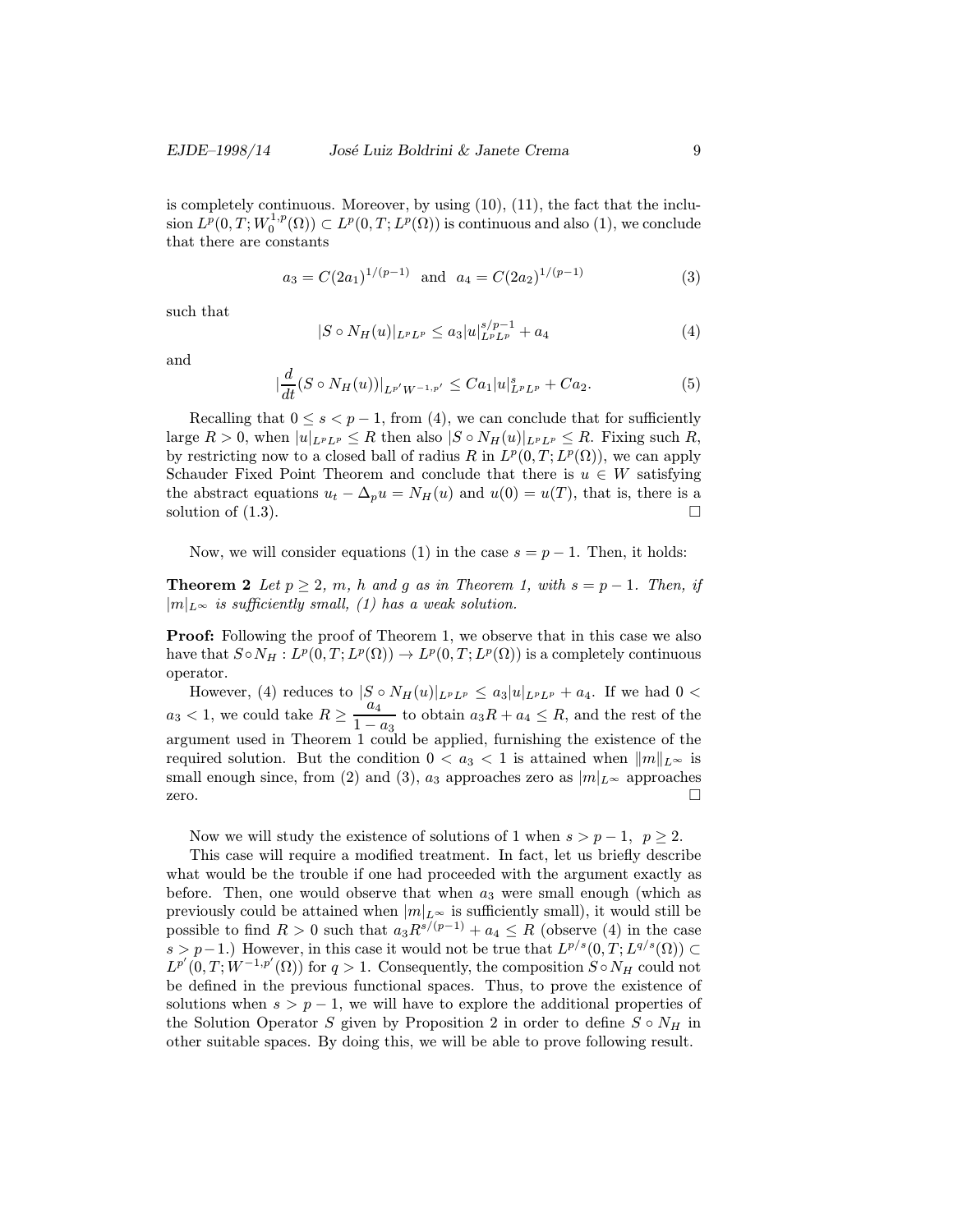**Theorem 3** Let m, h and g as in Theorem 1. Let also  $p \ge 2$  and  $p - 1 < s <$  $p-1+\Gamma$  with either  $\Gamma=2p/N$  when  $N>p$  or  $\Gamma=2$  when  $N\leq p$ . Then, if  $|g(v)| \leq a(|v|^s + 1)$  and  $|m|_{L^{\infty}}$  is sufficiently small, (1) has a weak solution.

**Proof:** The argument is as follows: we will choose suitable  $k, r > 1$  such that the operator  $S \circ N_H : L^k(0,T; L^r(\Omega)) \to L^k(0,T; L^r(\Omega))$  is completly continuous. Then, with similar arguments to the ones used in Theorem 2, by choosing  $|m|_{\infty}$ small enough, we will obtain a fixed point for  $S \circ N_H$  and, thus, the desired solution.

We start by recalling that, by Propositions 1 and 2, the Solution Operator S associated to problem 7 is a continuous and bounded operator from  $L^{p'}(0,T;W^{-1,p'}(\Omega))$  to either  $L^{\infty}(0,T;L^2(\Omega))$  or  $L^p(0,T,L^q(\Omega))$  (with q satisfying  $1 - \frac{N}{p} > -\frac{N}{q}$  and to be chosen later on) as the image space.

By interpolation,  $X = L^{\infty}(0,T;L^{2}(\Omega)) \cap L^{p}(0,T,L^{q}(\Omega))$  is continuously imbedded in  $L^{k(\theta)}(0,T;L^{r(\theta,q)}(\Omega))$ , for any  $\theta \in [0,1]$  and

$$
k(\theta) = p/\theta \quad \text{and} \quad r(\theta, q) = q/[q(1 - \theta) + 2\theta]. \tag{6}
$$

Moreover, for any  $u \in X$  we have

$$
|u|_{L^{k(\theta)}L^{r(\theta,q)}} \le |u|_{L^pL^q}^{\theta} |u|_{L^{\infty}L^2}^{1-\theta}.
$$
\n<sup>(7)</sup>

This implies that, for  $\theta \in (0, 1]$ ,

$$
S: L^{p'}(0, T; W^{-1, p'}(\Omega)) \to L^{k(\theta)}(0, T; L^{r(\theta, q)}(\Omega))
$$
  

$$
f \mapsto S(f) = u
$$
 (8)

is a completely continuous operator. Moreover, by using  $(10)$ ,  $(15)$  and  $(7)$ , we obtain:

$$
|S(f)|_{L^{k(\theta)}L^{r(\theta,q)}} \le |f|_{L^{p'}W^{-1,p'}}^{1/(p-1)}[c_5+c_6|f|_{L^{p'}W^{-1,p'}}^{p/2}]^{(1-\theta)/2}.
$$
 (9)

Now, we are going to choose a suitable  $\theta_0 \in (0,1]$  such that when  $p-1 < s <$  $p-1+\Gamma$  we have  $L^{k(\theta)/s}(0,T;L^{r(\theta,q)/s}(\Omega))\subset L^{p'}(0,T;W^{-1,p'}(\Omega))$  continuously. For this, we observe that if we require

$$
s \le \min\{f_1(\theta) = (p-1)/\theta, f_2(\theta) = 2(q-1)/[q(1-\theta)+2\theta]\} = s(\theta),
$$

then, by (6), we have

$$
k(\theta)/s = p/(\theta s) \ge p' = p/(p-1),
$$
  

$$
r(\theta, q)/s = 2q/{[q(1 - \theta) + 2\theta]s} \ge q',
$$

and, thus, the required continuous inclusion  $L^{k/s}(0,T,L^{r/s}(\Omega) \subset L^{p'}(0,T;W^{-1,p'}(\Omega))$ . By analyzing the expressions of  $f_1(\theta)$  and  $f_2(\theta)$  it is easy to conclude that

$$
\theta_0(q) = \frac{q(p+1) - 2q}{q(p+1) - 2p} \in (0,1),\tag{10}
$$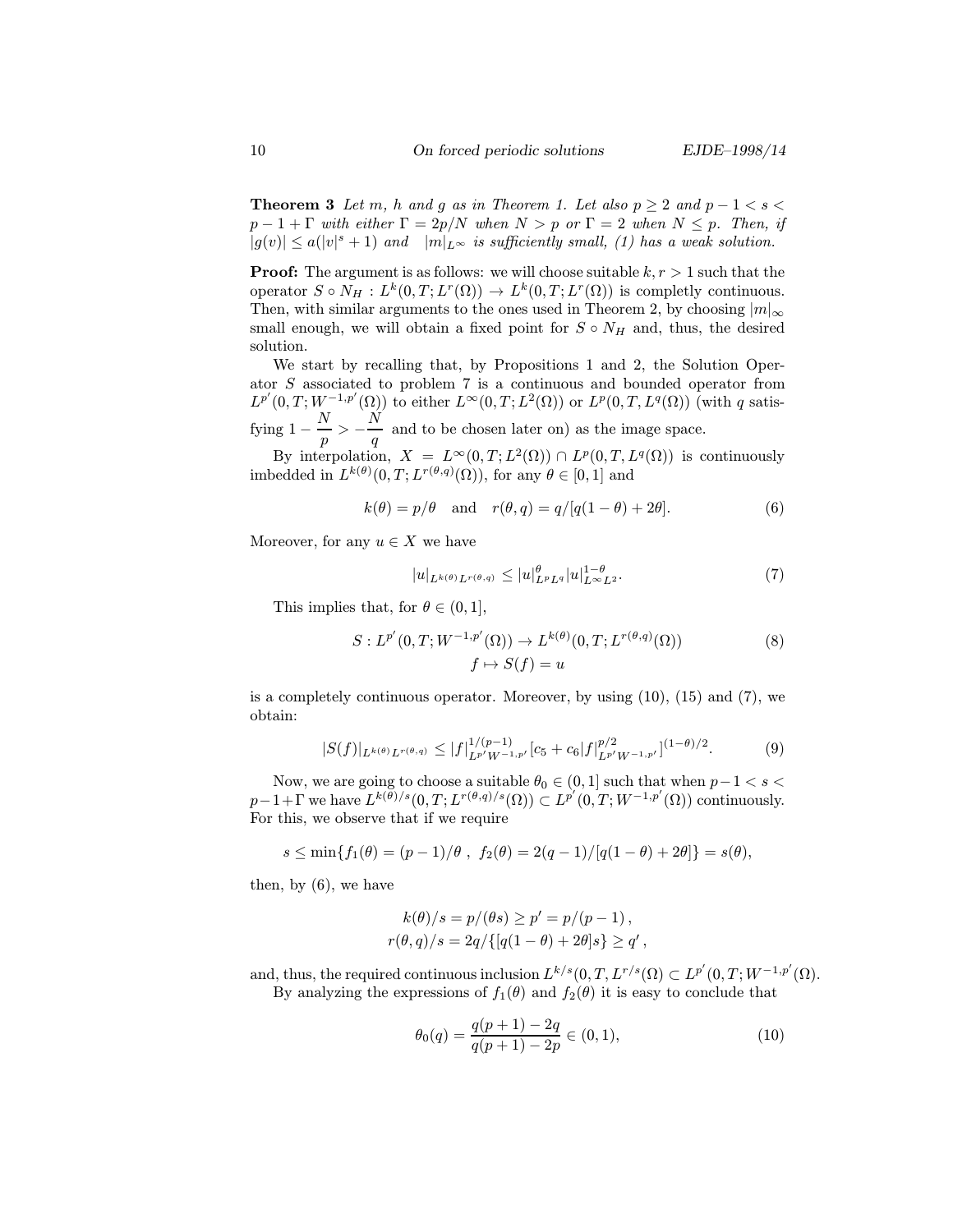furnishes the highest possible superior bound for  $s(\theta)$  (under the required restrictions). That is, we must take  $s \leq s(\theta) = \frac{p-1}{\theta_0(q)} = p+1-2\frac{p}{q} = p+1+\Gamma$ , with q satisfying  $1 - \frac{N}{p} > \frac{N}{q}$  $\frac{1}{q}$ . This gives us the conditions on  $\Gamma$  described in the statement of the theorem. With  $\theta_0(q)$  given by (10), we can now take the corresponding values of  $k(\theta_0)$  and  $r(\theta_0, q)$  given by the expressions in (6). Thus, S defined as in (8) will be continuous. The Nemytskii operator  $N_H : L^k(0,T; L^r(\Omega)) \to L^{p'}(0,T; W^{-1,p'}(\Omega))$  will also be continuous and bounded in the sense that, with  $C = C(\Omega, T, k, s, a) > 0$ ,

$$
|N_H(u)|_{L^{p'}W^{-1,p'}} \leq C|m|_{L^{\infty}}(|u|_{L^kL^r}^s+1)+|h|_{L^{p'}W^{-1,p'}}.\tag{11}
$$

We conclude that  $S \circ N_H : L^k(0,T;L^r(\Omega)) \to L^k(0,T;L^r(\Omega))$  is, as in the previous cases, completely continuous.

Now, from (9) and (11), with the help of Young inequality, we obtain that, when  $|u|_{L^k L^r} \leq R$  for any fixed  $R > 0$ , then

$$
|S \circ N_H(u)|_{L^k L^r} \le D_1 R^{s(\zeta_1 + \zeta_2)} + D_2,\tag{12}
$$

where

$$
\zeta_1 = 1/(p-1), \qquad \zeta_2 = (p(1-\theta_0) + 2\theta_0)/2(p-1),
$$
  
\n
$$
D_1 = C^{1-\theta_0}(C|m|_{L^{\infty}})^{\zeta_1}(\zeta_1/\zeta_2) + C^{1-\theta_0}(C|m|_{L^{\infty}})^{\zeta_2}
$$
  
\n
$$
D_2 = C^{1-\theta_0}\{(C|m|_{L^{\infty}})^{\zeta_1}[(\zeta_2 - \zeta_1)/\zeta_2] + (C(|m|_{L^{\infty}} + |h|_{L^{p'}W^{-1,p'}})^{\zeta_1})\}^{\zeta_1}
$$
  
\n+ $C^{(1-\theta_0)}C^{\zeta_2}(|m|_{L^{\infty}} + |h|_{L^{p'}W^{-1,p'}})^{\zeta_2},$ 

again with  $C = C(\Omega, p, q, T, a) > 0$ . We observe that because  $s > p - 1$  then  $s(\zeta_1 + \zeta_2) > 1.$ 

So, proceeding as in the final part of the proof of Theorem 2, we start by fixing  $R > 0$  large enough such that  $D_2 \leq R/2$ ; then, we observe that as  $|m|_{L^{\infty}} \to 0$ , we also have  $D_1 \to 0$ . Thus, by taking  $|m|_{L^{\infty}}$  small enough, we have  $D_1R^{s(\zeta_1+\zeta_2)} \leq R/2$ . Under these conditions, (12) implies that  $S \circ N_H(\overline{B_R(0)}) \subset$  $\overline{B_R(0)}$ , where  $\overline{B_R(0)}$  is the ball of radius R and center 0 in  $L^k(0,T;L^r(\Omega))$ . Thus using Schauder Fixed Point Theorem we conclude that  $S \circ N_H$  has a fixed point, and consequently, (1) has a weak solution.  $\square$ 

Remark: We must stress that the above results are concerned with the existence of forced periodic solutions. In particular, if h were identically zero (recall the observation just after equation (1,) from the above results we could not conclude that the constructed solution is nontrivial (i.e.,  $u \neq 0$ .) This is the reason for the fact that, when  $p = 2$ , the above stated range of allowed s is larger than the corresponding range found when one is looking for nontrivial solutions in the case  $g(u) = u^s$  and  $h = 0$ .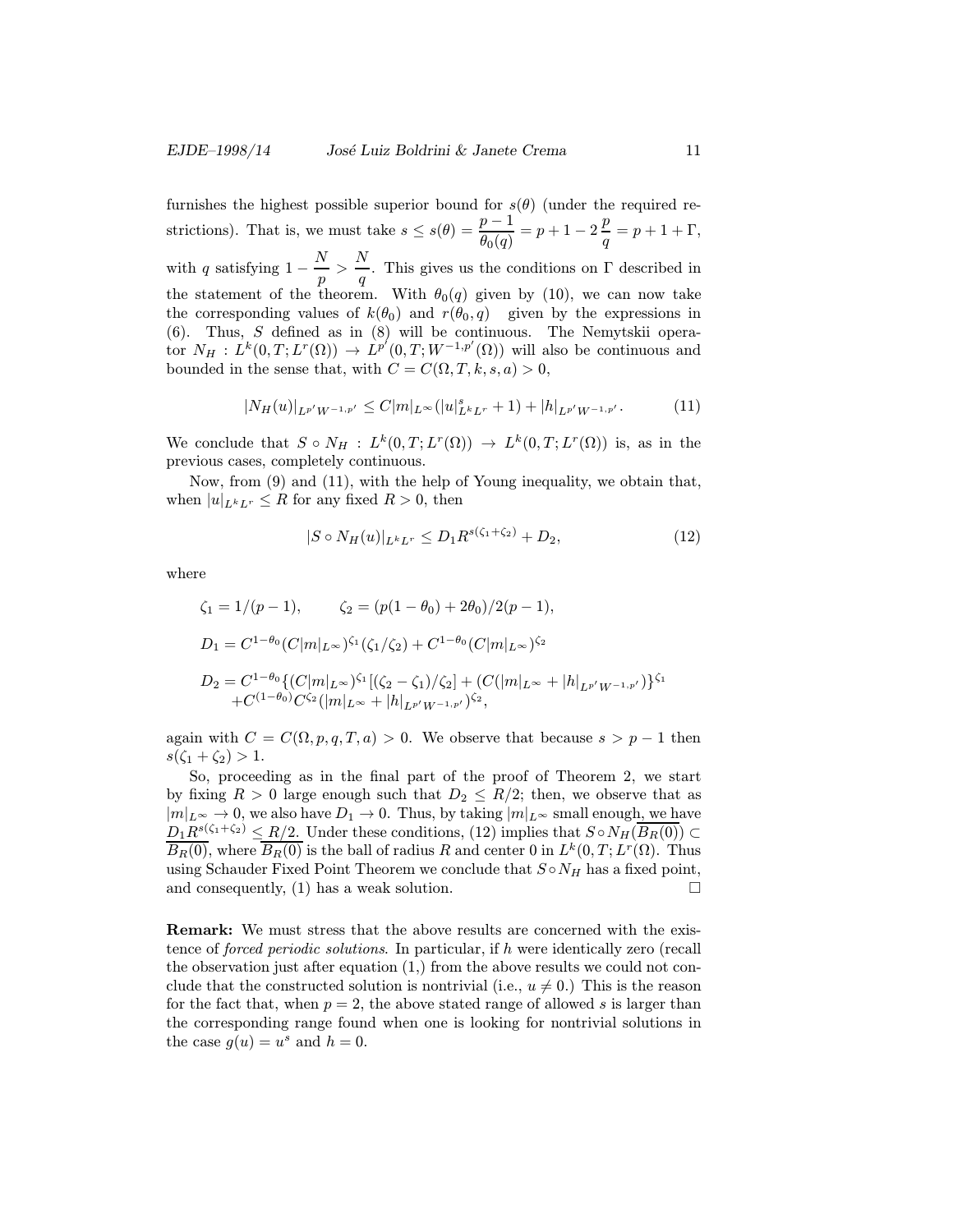### 4 An Abstract Result

The results stated in the last section hold for more general dissipative operators sharing with  $\Delta_p$  certain properties. We state below the abstract version of these previous results, omitting their proofs since they follow exactly as before.

**Theorem 1** Suppose  $V \subset H \subset V'$  with continuous and dense inclusions, and let A be a monotonic and hemicontinuous operator  $A: V \to V'$  for which there are constants  $\alpha_1 > 0$ ,  $\alpha_2 > 0$ ,  $\beta \geq 0$ ,  $\gamma_1 \geq 0$  and  $\gamma_2 \geq 0$  such that for any  $u, v \in V$  it holds  $\langle Au - Av, u - v \rangle_{V'V} \ge \alpha_1 |u - v|_V^p$ ,  $\langle Au, u \rangle_{V'V} \ge \alpha_2 |u|_V^p - \beta$ and  $|Au|_{V'} \leq \gamma_1 |u|_{V}^{p-1} + \gamma_2$ .

Let also X be a Banach space such that  $V \subset X \subset V'$  with dense and continuous inclusions and  $V \subset X$  compactly. Moreover, let  $F: L^p(0,T;X) \to L^{p'}(0,T;V')$ be a continuous and bounded map satisfying

$$
|F(u)|_{L^{p'}V'} \leq k_1|u|_{L^pX}^s + k_2,
$$

for some non negative constants  $k_1$  and  $k_2$ . Then the problem

$$
u_t + Au = F(u),
$$
  

$$
u(0) = u(T)
$$

has a weak solution when one of the following conditions is satisfied:

- (i) When  $0 \le s \le p-1$ .
- (ii) When  $s = p 1$  and  $k_1$  is sufficiently small.
- (iii)  $V = W_0^{1,p}(\Omega)$ ,  $X = L^q(\Omega)$  with  $1 (N/p) > -(N/q)$ ,  $k_1$  is small enough and  $p-1 < s < p-1+\Gamma$ , with either  $\Gamma = 2p/N$  when  $N > p$  or  $\Gamma = 2p$ when  $N \leq p$ .

#### Examples of problems for which the abstract result applies:

(a) Let p and m, g, h as in Theorem 1 and a function  $c \in C^1(\mathbb{R})$  satisfying  $c'(t) \geq 0$  and also  $\delta t^{p-1} \leq c(t^p)t^{p-1} \leq \alpha t^{p-1} + \beta$  for all  $t \in \mathbb{R}$  and certain positive constants  $\alpha$ ,  $\beta$ ,  $\delta$ . Then, consider the problem:

$$
u_t - \text{div}(c(|\nabla u|^p)|\nabla u|^{p-2}\nabla u) = m(t)g(u) + h(t, x),
$$
  
\n
$$
u|_{\partial\Omega} = 0,
$$
  
\n
$$
u(\cdot, 0) = u(\cdot, T).
$$

(b) Let m, g, h as in Theorem 1 and  $p > p_2 > p_1 > 2$  and  $\lambda, \lambda_1, \lambda_2 > 0$  such that  $p = 2p_2 - p_1$ ,  $\lambda_2^2 \le 4\lambda_1 \lambda$  and  $[\lambda_2(p_2 - 1)]^2 - 4\lambda_1 (p_1 - 1)(p_1 - 1) \ge 0$ . Then, consider the problem:

$$
u_t - \lambda \Delta_p u + \lambda_2 \Delta_{p_2} u - \lambda_1 \Delta_{p_1} u = m(t)g(u) + h(x, t)
$$
  

$$
u|_{\partial \Omega} = 0,
$$
  

$$
u(\cdot, 0) = u(\cdot, T).
$$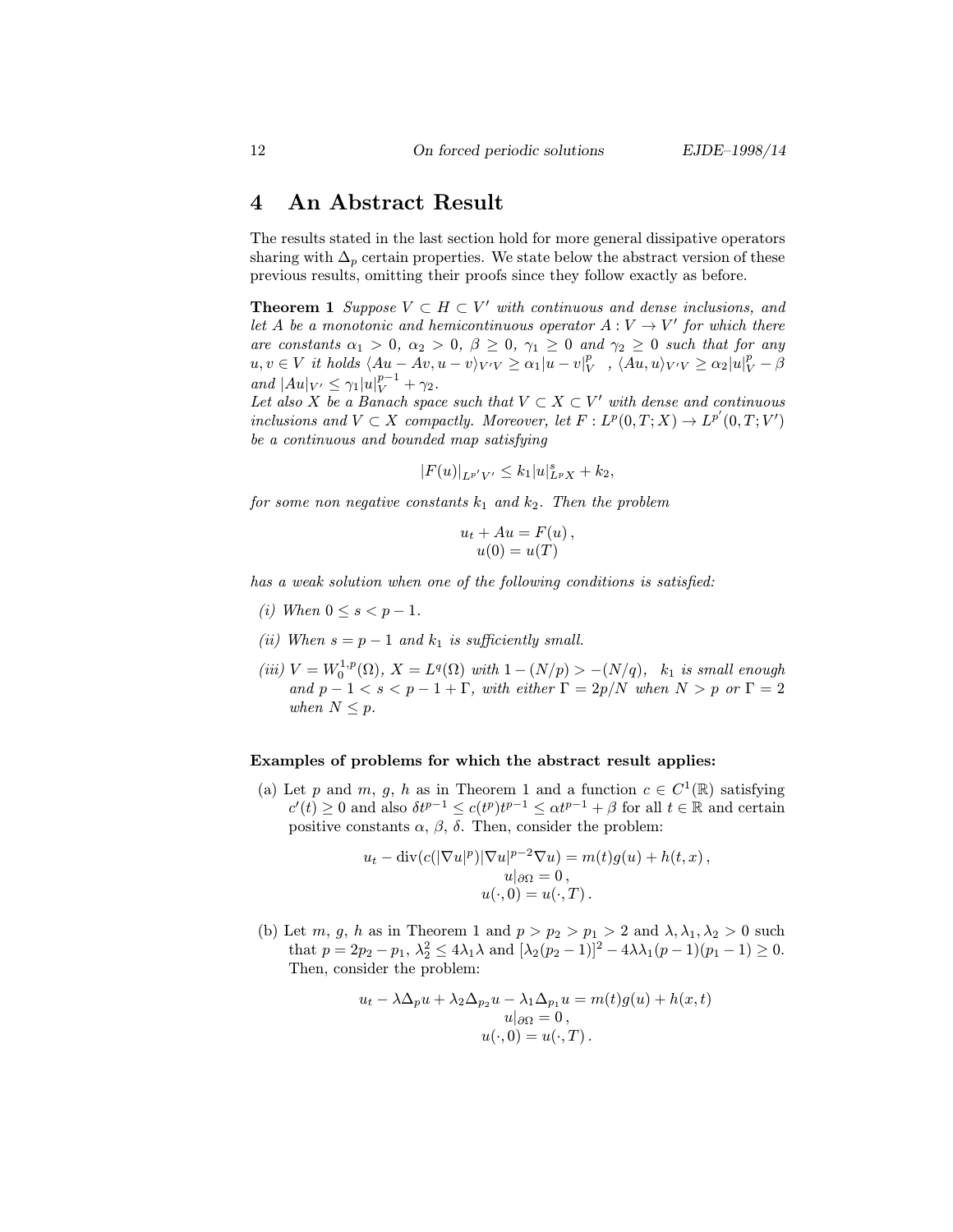To prove that the operators corresponding to above two problems are strongly monotone, one can use Lemma 1 in Section 2 in Tolksdorf [23]. The other properties required in the last theorem are easily proved. The above smallness condition on  $k_1$ , when it applies, corresponds in the examples to a smallness condition on  $|m|_{L^{\infty}}$ , as in the results of the previous sections. Thus, for the above examples we can obtain the corresponding existence results of T -periodic weak solutions.

## 5 Existence of Solutions of the Model with Abrupt Changes

Now we will consider the Problem 3.

**Theorem 1** Let  $\overline{t} \in (0,T)$ ,  $I_1 = [0,\overline{t}]$ , and  $I_2 = [\overline{t},T]$ . Suppose that for each  $i = 1, 2, m_i \in L^{\infty}(I_i), h_i \in L^{p_i'}(I_i; W^{-1,p_i'}(\Omega))$  and  $g_i$  is a continuous real function satisfying  $|g_i(v)| \leq a(|v_i|^{s_i}+1)$ . Suppose also that one of the following three conditions is true.

- (i)  $0 \le s_i \le p_i 1$ , for  $i = 1, 2$ .
- (ii)  $p_i-1 \leq s_i < p_i+1$  for  $i=1,2$ ,  $N \leq p_i$  and  $\max_{i=1,2} |m_i|_{L^{\infty}}$  is small enough.
- $(iii)$   $p_i 1 ≤ s_i < p_i 1 + 2\frac{p_i}{N}$  for  $i = 1, 2, N > p_i$  and  $\max_{i=1,2} |m_i|_{L^{\infty}}$  is small enough.

Then (3) has a weak solution.

Proof: We will just sketch the proof since after constructing a suitable solution operator it uses arguments similar to those used in the previous theorems.

One starts by defining the following spaces:  $L_i = L^{p_i}(I_i; W_0^{1,p_i}(\Omega)), L'_i =$  $L^{p_i'}(I_i; W^{-1,p_i'}(\Omega)), W_i = \{w \in L_i; w_t \in L_i'\}.$ 

Then one considers the following problem: given  $(f_1, f_2) \in L'_1 \times L'_2$ , find  $(u_1, u_2) \in W_1 \times W_2$  such that

$$
(u_1)_t(t,x) - \Delta_{p_1} u_1(t,x) = f_1(t,x), \quad \text{for} \quad (t,x) \in I_1 \times \Omega, u_1(t,\cdot)|_{\partial\Omega} = 0, \quad \text{for} \quad t \in I_1, (u_2)_t(t,x) - \Delta_{p_2} u_2(t,x) = f_2(t,x), \quad \text{for} \quad (t,x) \in I_2 \times \Omega, u_2(t,\cdot)|_{\partial\Omega} = 0, \quad \text{for} \quad t \in I_2, u_1(0,x) = u_2(T,x), \quad \text{for} \quad x \in \Omega, u_1(\overline{t},x) = u_2(\overline{t},x). \quad \text{for} \quad x \in \Omega.
$$
 (1)

Observe that the last condition make sense because

$$
W_1 \times W_2 \quad \subset C(I_1; W^{-1,p'_i}(\Omega)) \times C(I_2; W^{-1,p'_2}(\Omega)) \\ \subset C(I_1; W^{-1,\min\{p'_1,p'_2\}}(\Omega)) \times C(I_2; W^{-1,\min\{p'_1,p'_2\}}(\Omega)).
$$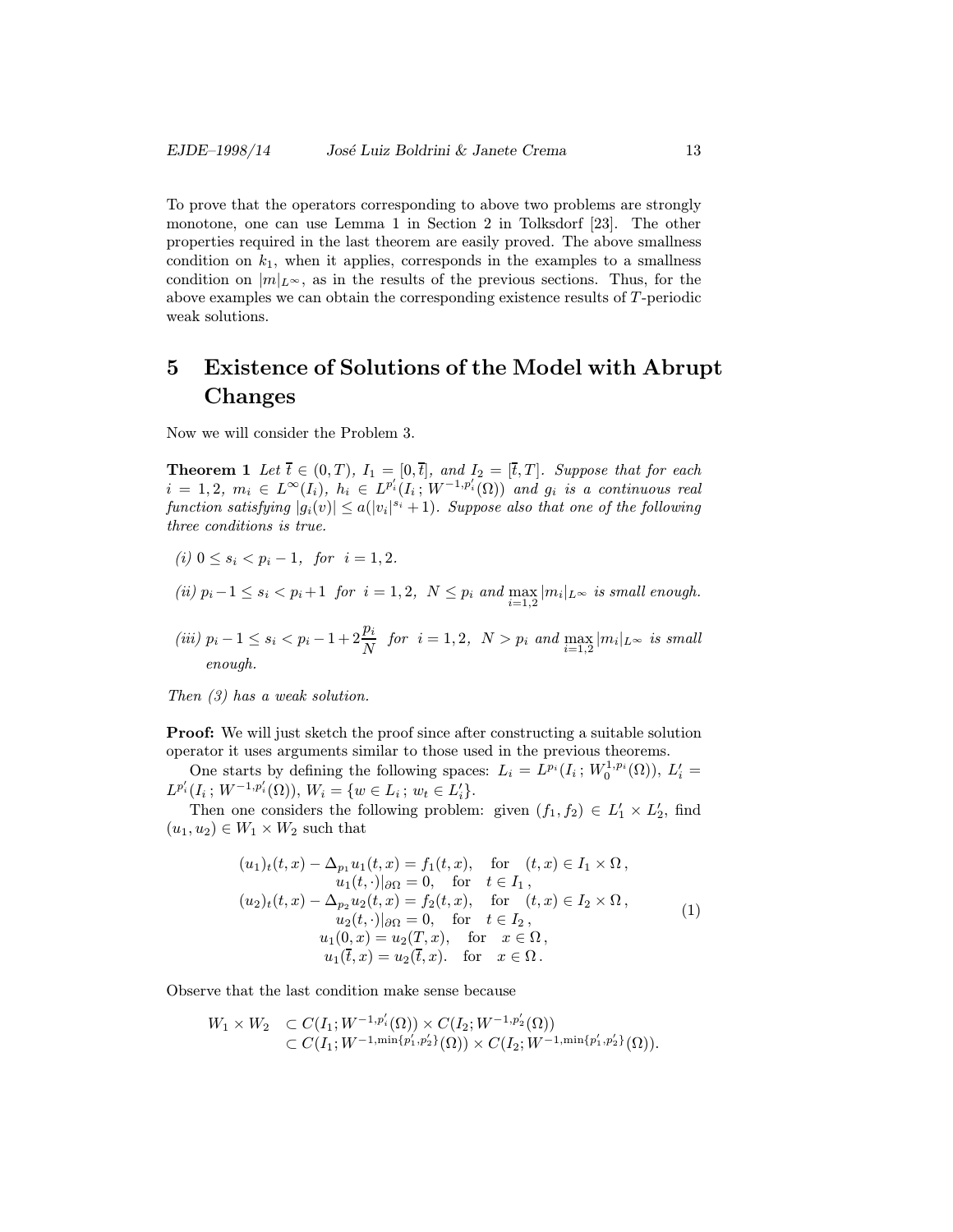To prove that Problem 1 has a unique solution, one can proceed as follows: consider the Poincare map K associated to  $(u_i)_t - \Delta_{p_i}u = f_i$  for  $t \in I_i$ ,  $u_i(0) =$  $u_0 \in L^2(\Omega)$ ,  $u_2(\bar{t}) = u_1(\bar{t})$ . By using the monotonicity and coercivity of  $\Delta_{p_i}$ , one proves that  ${\mathcal K}$  is a non-strict contraction and that there is a sufficiently large  $R > 0$  so that  $\mathcal{K}(B_R(0)) \subset B_R(0)$ . So according to Lemma 2, K has a fixed point. Using the monotonicity again, one obtains that is fixed point is unique.

This defines a solution operator for problem 1:  $S: L'_1 \times L'_2 \to W_1 \times W_2$ , where  $S(h_1, h_2)=(u_1, u_2)$ . Like in the previous theorems, it is then possible to show that S is completely continuous and, moreover, that for  $i = 1, 2$ , with suitable positive constants  $C_i$ ,  $\alpha_i$ ,  $i = 1, 2$ , the following estimates are true:

$$
\sum_{i=1,2} \alpha_i / p_i |u_i - v_i| \leq \sum C_i |f_i - h_i|^{p'_i},
$$
  

$$
\sum_{i=1,2} \alpha_i / p_i |u_i|_i^p \leq \sum C_i |f_i|^{p'_i},
$$
  

$$
\frac{d}{dt} u_i| \leq |f_i|_{L'_i} + (p_i/\alpha_i)^{1/p'_i} (C_1 |f_1|^{p'_1} + C_2 |f_2|^{p'_2})^{1/p'_i}.
$$

By introducing the natural Nemytskii operators,  $N_{H_1}$  and  $N_{H_2}$ , corresponding respectively to the second members of (3), with the help of the above estimates, one proves that  $N_{H_1} \times N_{H_2} : W_1 \times W_2 \to L'_1 \times L'_2$  is continuous.

Now, working with  $S \circ (N_{H_1} \times N_{H_2})$  and repeating the arguments done in the proofs of the previous theorems, we obtain a fixed point of  $S \circ (N_{H_1} \times N_{H_2})$ and then the stated result.  $\hfill \square$ 

#### Remarks:

- (i) As in Section 4, it is possible to state a result on the existence of periodic solutions for abstract operators  $A_i$  having properties similar to the ones of  $\Delta_{p_i}$ .
- (ii) Adapting ideas of Kawohl and Rühl  $[16]$ , it is possible to prove existence of periodic solutions of the following problem involving abrupt changes:

$$
u_t - \Delta_{p_i} + B_i(t, u) = 0, \quad \text{for} \quad (t, x) \in I_i \times \Omega = Q_i, \quad i = 1, 2,
$$
  

$$
-\frac{\partial u}{\partial \eta} \in \beta_i(u), \quad \text{for} \quad (t, x) \in I_i \times \partial \Omega,
$$
  

$$
u(0, x) = u(T, x), \quad \text{for} \quad x \in \Omega,
$$

where the  $B_i$ ,  $i = 1, 2$ , are coercive maximal monotonic operators such that  $B_i(t, \cdot)$ ,  $i = 1, 2$ , are locally Lipschitizian in  $L_2(\Omega)$ . We remark that the presence of such operators in the above equations prevents the system to be dissipative all the time. For the proof of this result, see [5].

## 6 Commentaries on Strong Solutions

With further restrictions on the problem data, it is possible to obtain strong solutions of the previous problems. Let us comment on this.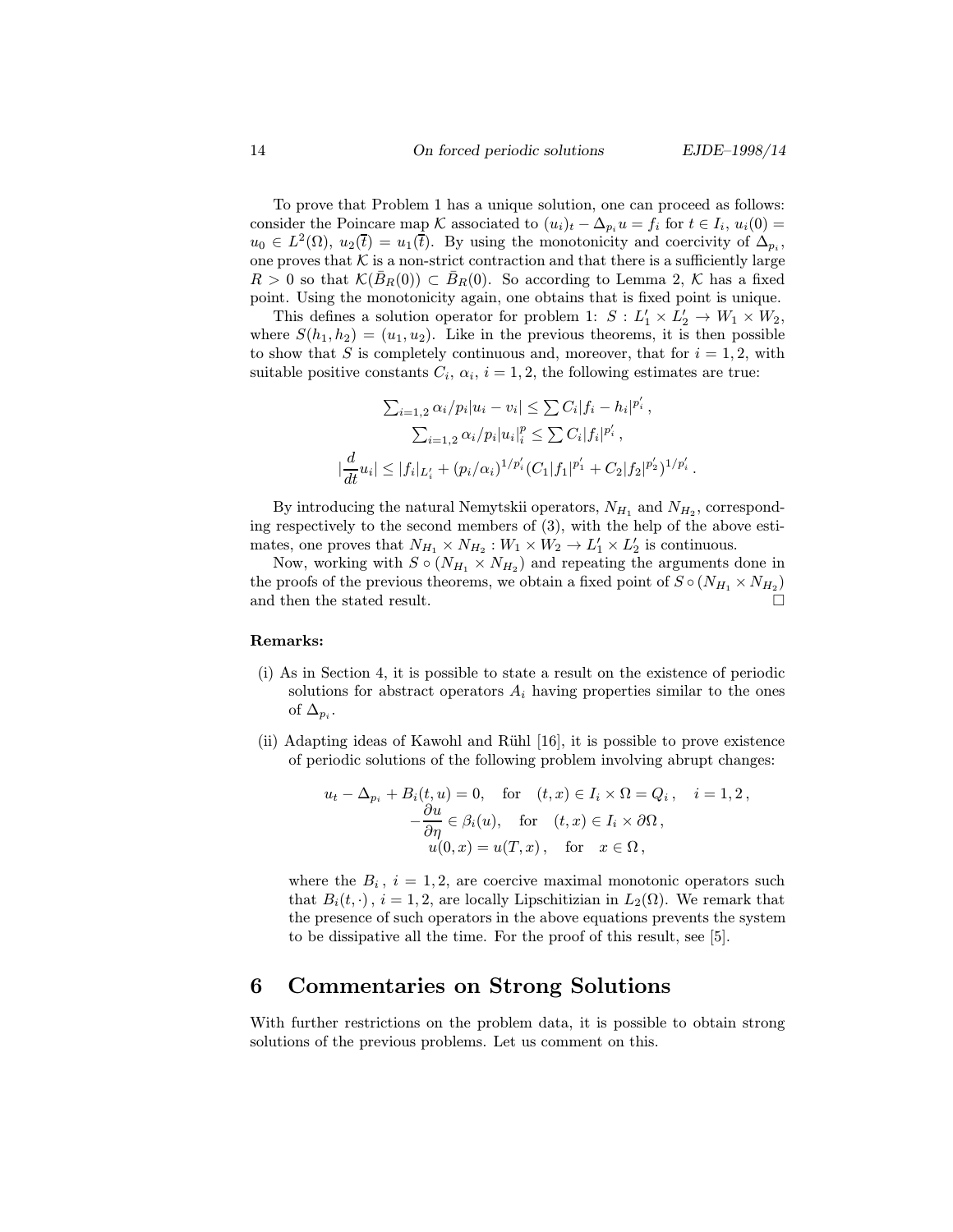When  $h \in L^2(0,T; L^2(\Omega))$  instead of  $L^{p'}(0,T; W^{-1,p'}(\Omega))$ , one can repeat the arguments done in the proof of Theorem 3 to find exponents  $k(\theta)$  and  $r(\theta, q)$  (as in (6)) so that  $L^{k/s}(0, T; L^{r/s}(\Omega)) \subset L^2(0, T; L^2(\Omega))$ . Then, similarly as before, we could look for a fixed point of  $S \circ N_H : L^k(0,T;L^r(\Omega)) \to$  $L^k(0,T;L^r(\Omega))$ , with  $S(v) = u$ . However, by considering  $S \circ N_H$  acting on such  $L^k(0,T;L^r(\Omega))$  one does not obtain the best possible result concerning superior bounds for s.

To obtain better results, we proceed as follows: we observe that, when  $h \in L^2(0,T; L^2(\Omega))$ , Brezis [2], Chapter 3, Theorem 3.6 furnishes the existence of a strong solution of(7) such that  $u_t \in L^2(0,T;L^2(\Omega))$  and, moreover, the mapping  $[0,T] \ni t \mapsto \Phi(u(t)) = \int_{\Omega} |\nabla u(t,x)|^p dx$  is continuous. In particular, we conclude that for  $1 - (N/p) > -(N/q)$ , the solution belongs to  $\widetilde{W} = \left\{ w \in L^{q}(0,T;W^{1,p}(\Omega)) \, , \, w_t \in L^{2}(0,T;L^{2}(\Omega)) \right\}$ . Hence, for all s so that  $0 \leq s \leq q/2$ , we can consider  $S \circ N_H : W \mapsto W$ 

 $i$ From this argument, we have gained regularity for  $u$ ; but the operator  $S \circ N_H$  is not completely continuous. In fact, it is not even continuous when one considers the natural norm topology of  $W$ . Therefore, it is not possible proceed exactly as before to obtain a fixed point. However, as in Otani [21], by considering weak topologies and using Lemma 4, it is possible to show that  $S \circ N_H$  is semi-continuous and satisfies one can verify that  $S \circ N_H$  does satisfy the hypotheses of the Tychonoff-Schauder Fixed Point Theorem (Lemma 3) and conclude that:

**Theorem 1** Let  $h \in L^2(0,T; L^2(\Omega))$  and suppose that either  $0 \leq s \leq p/2$  or  $p/2 < s \leq q/2$  with  $1 - (N/p) > -(N/q)$  and  $|m|_{L^{\infty}}$  is small enough. Then (1) has a strong solution.

#### Remarks:

- (i) With the obvious modifications, there holds a result similar to Theorem 1 concerning strong solutions of (3).
- (ii) When  $p = 2$  (that is, when the principal part of the operator is linear),  $\Omega$  is of class  $C^2$ , for instance, and  $h \in L^2(0,T;L^2(\Omega))$ , it is possible to prove that there are strong periodic solutions when  $1 \leq s \leq \frac{N+2}{N-2}$ , in the case  $N > 2$ . This result, which gives an improved upper bound for s as compared to that given in Theorem 1, can be obtained by using the same arguments as above, together with the better regularizing properties the Laplacian operator (Dautray, Lions [9], for instance) to embed the solution in higher order Sobolev spaces.
- (iii) We recall that in the proofs of the existence results for weak solutions presented in the previous sections, we used the usual Schauder Fixed Point Theorem instead of using the Tychonov-Schauder Fixed Point Theorem as we did above. Hence, one could wonder whether the use of Lemma 2.2 and weak topologies could give increased upper bounds for s in the results in the previous sections. This would be indeed the case if we had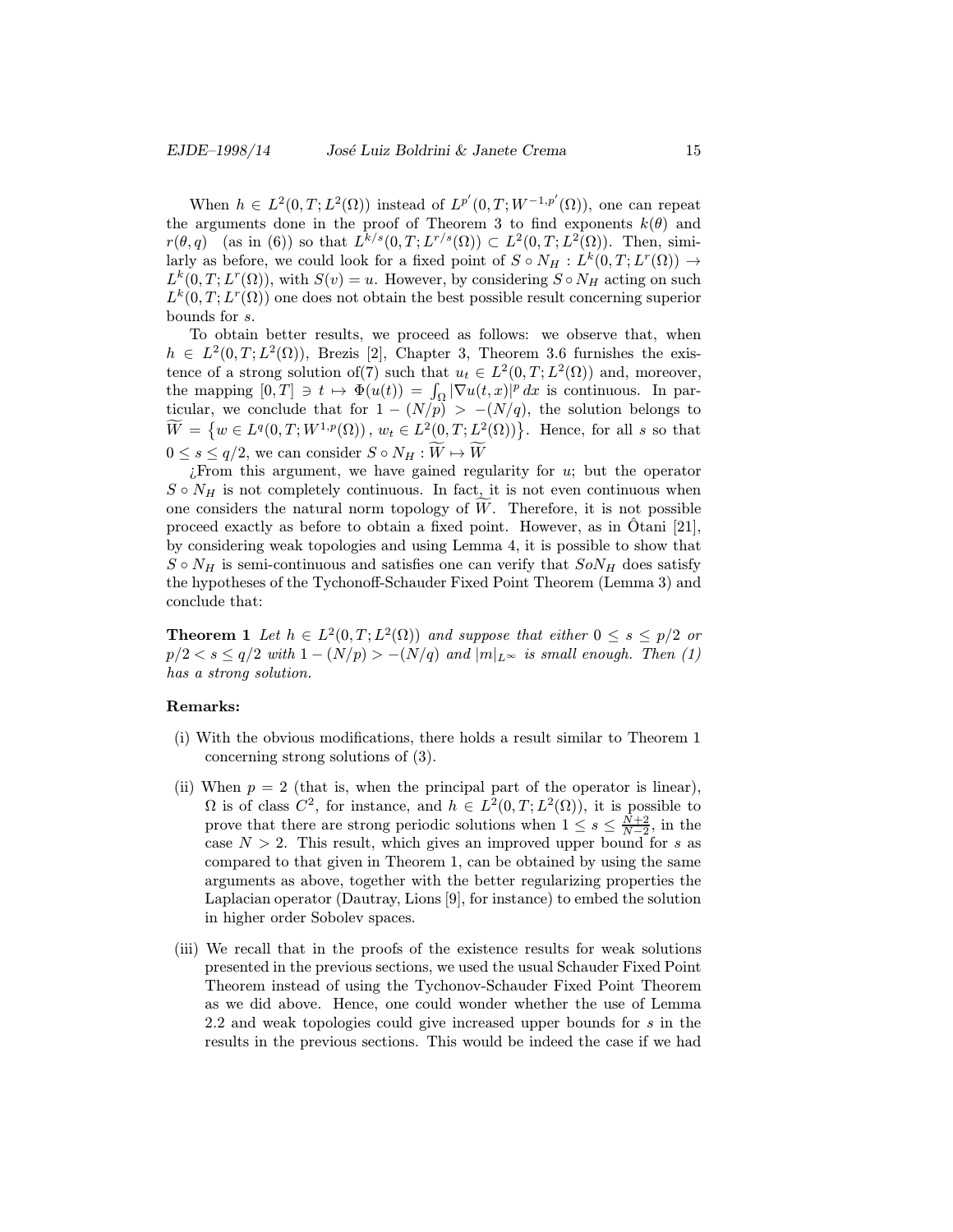a  $L^{\infty}(0,T;W_0^{1,p}(\Omega))$ -estimate for  $u = S \circ N_H(v)$ . Unfortunately, we were not able to prove such estimate in the case of weak solutions, and, only with the presented estimates, the use of Tychonov-Schauder Fixed Point does not improve the values of s.

 $(iv)$  As we commented in the Introduction, Otani in [21] established a rather general existence result on existence of strong periodic solutions of abstract equations. This could be particularized to equation (1), furnishing thus the existence of certain strong periodic solutions. However, compared to our result, Otani's require more regular conditions on  $h$  and, moreover, a certain smallness condition on it. This implies that the amplitude of periodic solutions found in [21] are also small (in suitable norms). On the other hand, in our results  $h$  can be less regular (in which case we obtain a weak solution), and we do not impose any smallness condition on  $h$  (to be fair, we impose instead a smallness condition on  $|m|_{L^{\infty}}$ , but only in the cases where it is necessary). Thus, our periodic solutions (both weak and strong) are found in a large enough ball, and in fact, it is easy to prove that when  $h$  is large, our solutions are also large (in suitable norms). Therefore, our solutions, even in the case of strong ones, are different from the ones obtained by the particularization of Otani's results. ˆ

Another aspect that deserve attention is that since  $\hat{O}$  tani's results allow for certain time-dependent operators, one could try to apply them to Problem 3. However, due to the required hypotheses in  $\hat{O}$ tani's theorem, this is only true in the special case that  $h_i \in L^2((0,T) \times \Omega)$ , with small enough norms (thus furnishing a strong periodic solution), and, moreover,  $p1 = p2$ . Therefore, the results in [21] rules out situations where there are changes in the type of internal dissipation, as in (3).

## References

- [1] R.A. Adams, Sobolev Spaces. Academic Press, New York, 1975.
- [2] H. Brezis, Operateurs Maximaux Monotones et Semi-Groupes de Contractions dans les Espaces de Hilbert. Notes of Mathematics 50, North Holland Mathematics Studies, 1973.
- [3] F.E. Browder, Nonlinear operators and nonlinear equations of evolution in Banach spaces. Proceedings, Symposium in Pure Mathematics, vol. 18, Part 2. Amer. Math. Soc. 1976.
- [4] P. Buonocore, On the principal eigenvalue of a periodic-parabolic problem. Richerche Mat. 40, no. 2, 335-343, 1991.
- [5] J. Crema, J.L. Boldrini, Periodic solutions for quasi-parabolic equations with abrupt changes in the dissipative operators. Pre-print, 1997.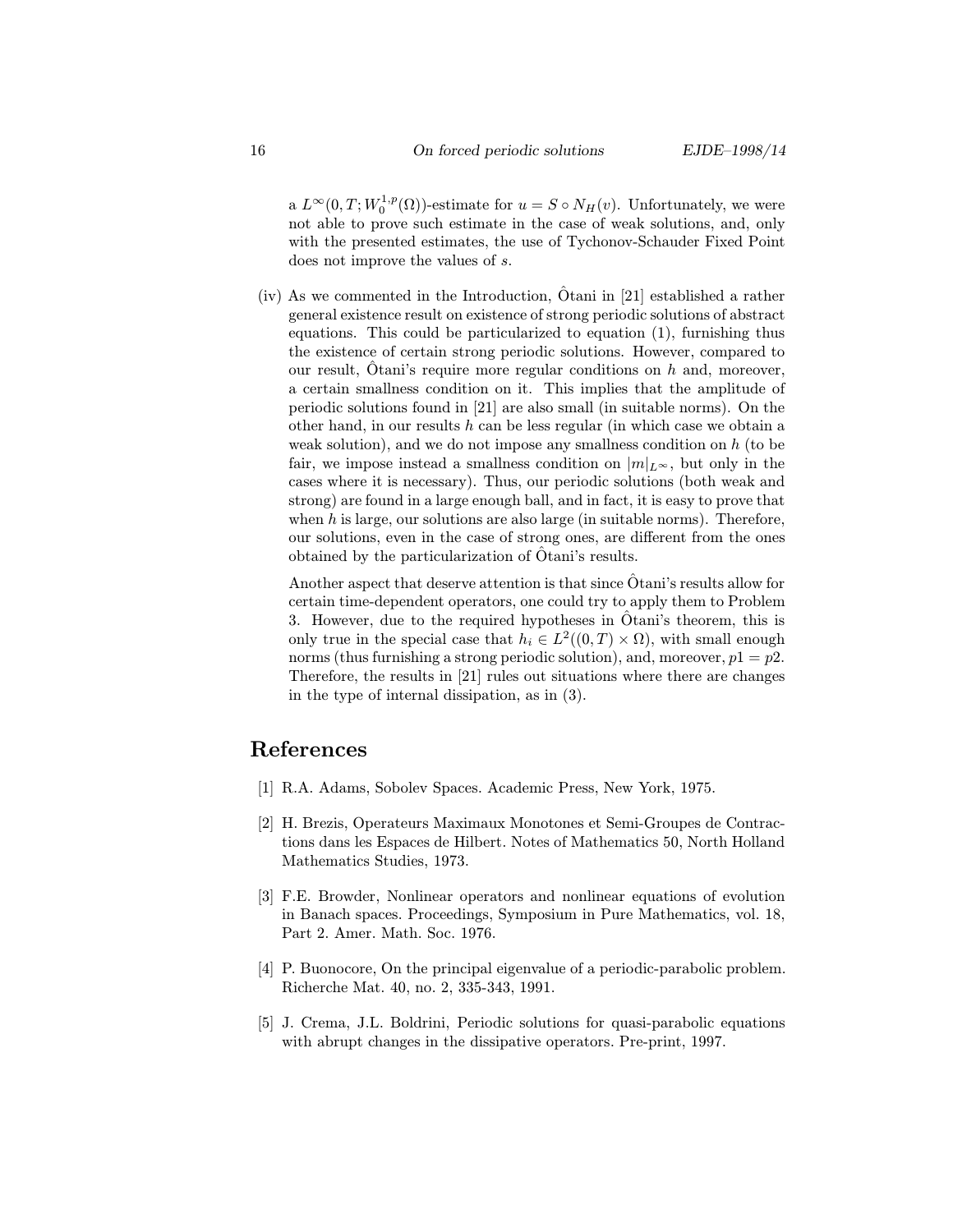- [6] E.N. Dancer, P. Hess, On stable solutions of quasilinear periodic-parabolic problems. Ann. Scuola Norm. Sup. Pisa Cl. Sci. (4) 14, no. 1, 123-141, 1987.
- [7] E.N. Dancer, P. Hess, Behavior of a semilinear periodic-parabolic problem when a parameter is small. Functional-analytic methods for partial differential equations (Tokyo, 1989), 12–19, Lecture Notes in Math., 1450, Springer, Berlin, 1990.
- [8] E.N. Dancer, P. Hess, The symmetry of positive solutions of periodicparabolic problem. Oscillations in nonlinear systems: applications and numerical aspects. J. Comput. Appl. Math. 52, no.1-3, 81-89. 1994.
- [9] R. Dautray, J.L. Lions, Mathematical Analysis and Numerical Methods for Science and Technology: Evolution Problems I, vol. 5, Springer Verlag, 1992.
- [10] M.J. Esteban, On periodic solutions of superlinear parabolic problems. Transactions of the American Mathematical Society, vol. 293, no. 1 , 1986.
- [11] P. Hess, On Positive Solutions of Semilinear Periodic Parabolic Problems. Nonlinear Functional Analysis and its Applications, Part 1, 489-499, 1983.
- [12] P. Hess, Positive solutions of periodic-parabolic problems and stability. Nonlinear parabolic equations: qualitative properties of solutions (Rome,1985), 129-136, Pitman Res. Notes Math. Ser., 149, Longman Sci. Tech. , Halow, 1987.
- [13] P. Hess, On positive solutions of semilinear periodic-parabolic problems. Infinite-dimensional systems (Retzhof, 1983), 101-114, Lecture Notes in Math. 1076, Springer, Berlin-New York, 1984.
- [14] P. Hess, On positive solutions of semilinear periodic-parabolic problems. Nonlinear functional analysis and its applications, Part I (Berkeley, Calif. 1983), 489-499, Proc. Sympos. Pure Math., 45, Part I, Amer. Math. Soc., Providence, RI., 1986.
- [15] P. Hess, Spatial homogeneity of stable solutions of some periodic-parabolic problems with Neumann boundary conditions. J. Differential Equations, 68, n0. 3, 320-331, 1987.
- [16] E. Kawohl, R. R¨uhl, Periodic Solutions of Nonlinear Heat Equations under Discontinuous Boundary Conditions. Lecture Notes in Math., 1017, Springer Verlag, 1990.
- [17] P. LeTallec, Numerical Analysis of Viscoelastic Problems, RMA 15, Masson, Springer Verlag, 1990.
- [18] J.L. Lions, Quelques Méthodes de Resolution de Problèmes aux Limites Non Lineaires, Dunot Gauthier-Villars, Paris, 1969.